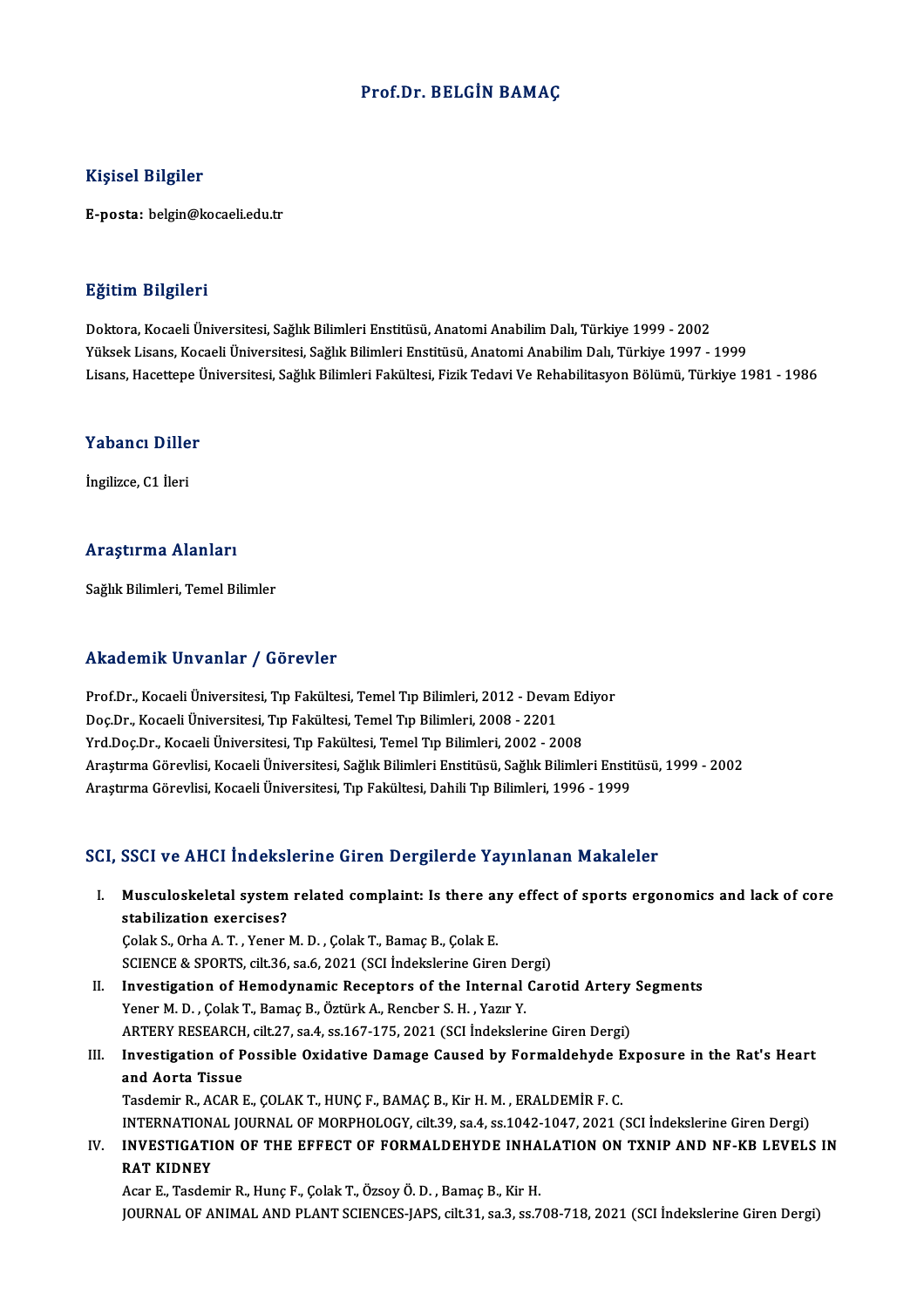- V. A new method in anatomical education of medical faculty: Storytelling A new method in anatomical education of medical faculty: Storytelling<br>ÇOLAK T., Orha A. T. , TAVAS O., AKSU E., Guzelordu D., SİVRİ İ., BAMAÇ B., ÇOLAK S.<br>JOUPMAL OF THE ANATOMICAL SOCIETY OF INDIA silt 70.88.2.88.75.80.20 JOURNAL OF THE ANATOMICAL SOCIETY OF INDIA, cilt.70, sa.2, ss.75-80, 2021 (SCI Indekslerine Giren Dergi)<br>VI. Nerve conduction studies of ulnar and median nerves in elite rowers COLAK T., Orha A. T., TAVAS O., AKSU E., Guzelordu D., SİVRİ İ., BAMAÇ B., COLA<br>JOURNAL OF THE ANATOMICAL SOCIETY OF INDIA, cilt.70, sa.2, ss.75-80, 2021<br>VI. Nerve conduction studies of ulnar and median nerves in elite row
- JOURNAL OF THE ANATOMICAL SOCIETY OF INDIA, cilt.70, sa.2, ss.75-80, 2021 (SCI İndekslerine Giren Dergi)<br>Nerve conduction studies of ulnar and median nerves in elite rowers<br>ÇOLAK S., BAMAÇ B., MÜLAYİM S., DİNÇER Ö., ÇOLAK Nerve conduction studies of ulnar and median nerves in elite rowers<br>ÇOLAK S., BAMAÇ B., MÜLAYİM S., DİNÇER Ö., ÇOLAK T., SELEKLER H. M. , TÜRKER M., ÇOLAK E.,<br>JOURNAL OF THE ANATOMICAL SOCIETY OF INDIA, cilt.67, 2018 (SCI COLAK S., BAMAC B., MÜLAYIM S., DINCER Ö., COLAK T., SELEKLER H. M., TÜRKER M., COLA<br>JOURNAL OF THE ANATOMICAL SOCIETY OF INDIA, cilt.67, 2018 (SCI Indekslerine Giren D.<br>VII. Demonstration of formaldehyde toxicity on rena
- JOURNAL OF THE ANATOMICAL SOCIETY OF INDIA, cilt.67, 2018 (SCI İnd<br>Demonstration of formaldehyde toxicity on renal tissue with oxi<br>ACAR E., TAŞDEMİR R., HUNÇ F., ÇOLAK T., ÖZSOY Ö. D. , BAMAÇ B., Kir H.<br>EERS OREN PIO, silt Demonstration of formaldehyde toxicity on renal tissue wi<br>ACAR E., TAŞDEMİR R., HUNÇ F., ÇOLAK T., ÖZSOY Ö. D. , BAMAÇ B.,<br>FEBS OPEN BIO, cilt.8, ss.231, 2018 (SCI İndekslerine Giren Dergi)<br>Piesbemisel peremeters in prefes ACAR E., TAŞDEMİR R., HUNÇ F., ÇOLAK T., ÖZSOY Ö. D., BAMAÇ B., Kir H.<br>FEBS OPEN BIO, cilt.8, ss.231, 2018 (SCI İndekslerine Giren Dergi)<br>VIII. Biochemical parameters in professional male footballers before and after train
- FEBS OPEN BIO, cilt.8, ss.231, 2018 (SCI İndekslerine Giren Der<br>Biochemical parameters in professional male footballer<br>Çolak S., Duman C., Bamaç B., Çolak E., Özbek A., Çolak T., Sivri İ.<br>Studies en Ethne Medisine, silt 11 Biochemical parameters in professional male footballers before and after training<br>Colak S., Duman C., Bamaç B., Colak E., Özbek A., Colak T., Sivri İ.<br>Studies on Ethno-Medicine, cilt.11, sa.1, ss.45-48, 2017 (SCI Expanded Colak S., Duman C., Bamaç B., Colak E., Özbek A., Colak T., Sivri İ.<br>Studies on Ethno-Medicine, cilt.11, sa.1, ss.45-48, 2017 (SCI Expanded İndekslerine Giren Dergi)<br>IX. Investigating the anatomy education self-efficacy be
- Studies on Ethno-Medici<br>Investigating the anat<br>technology program<br>Celek T. Sivri L. Voner M Investigating the anatomy education self-efficacy beliefs of the students<br>technology program<br>Çolak T., Sivri İ., Yener M. D. , Güzelordu D., Tasdemir R., Aksu E., Bamaç B., Çolak S.<br>Turkish Online Journal of Educational Te

technology program<br>Çolak T., Sivri İ., Yener M. D. , Güzelordu D., Tasdemir R., Aksu E., Bamaç B., Çolak S.<br>Turkish Online Journal of Educational Technology, cilt.2016, ss.1282-1287, 2016 (SCI Expanded İndekslerine Giren<br>D Çolak T., Sivri İ., Yener M. D., Güzelordu D., Tasdemir R., Aksu E., Bamaç B., Çolak S. Turkish Online Journal of Educational Technology, cilt.2016, ss.1282-1287, 2016 (SCI Expanded Indekslerine<br>Dergi)<br>X. Influence of the long termuse of a computer on median, ulnar and radial sensory nerves in the<br>surist regi

Dergi)<br>Influence of<br>wrist region<br><sup>Bomos B.</sup> Sele Influence of the long term use of a computer on median, ulnar al<br>wrist region<br>Bamaç B., Çolak S., Dundar G., Selekler H. M. , Taskıran Y., Çolak T., Balcı E.<br>INTERNATIONAL JOURNAL OF OCCURATIONAL MEDICINE AND ENVIRON

wrist region<br>Bamaç B., Çolak S., Dundar G., Selekler H. M. , Taskıran Y., Çolak T., Balcı E.<br>INTERNATIONAL JOURNAL OF OCCUPATIONAL MEDICINE AND ENVIRONMENTAL HEALTH, cilt.27, ss.1026-1035,<br>2014 (SCI İndekslerine Giren Derg Bamaç B., Çolak S., Dundar G., Selekler H. M., Taskıran Y., Çolak T., Balcı E. INTERNATIONAL JOURNAL OF OCCUPATIONAL MEDICINE AND ENVIRONMENTAL HEALTH, cilt.27, ss.102<br>2014 (SCI İndekslerine Giren Dergi)<br>XI. Evaluation of nerve conduction velocities of the median ulnar and radial nerves of basketball

2014 (SC)<br>Evaluati<br>players<br><sup>Pamac P</sup> Bvaluation of nerve conduction velocities of the median ulnar and radial nerves of basketball<br>players<br>Bamaç B., Çolak T., Çolak S., Bayazıt B., Demirci D., Meriç Bingül B., Gülmine D., Selekler H. M. , Bahadır T. K. , Özbe

pl<br>Ba<br>A. Bamaç B., Çolak T., Çolak S., Bayazıt B., Demirci D., Meriç Bingül B., Gülmine D., Selekler H. M. , Ba<br>A.<br>International Sportmed Journal, cilt.15, ss.1-12, 2014 (SCI Expanded İndekslerine Giren Dergi)<br>Evaluation of narva s

International Sportmed Journal, cilt.15, ss.1-12, 2014 (SCI Expanded Indekslerine Giren Dergi)

# A.<br>International Sportmed Journal, cilt.15, ss.1-12, 2014 (SCI Expanded Indekslerine Giren Dergi)<br>XII. Evaluation of nerve conduction velocities of the median, ulnar and radial nerves of basketball<br>players

Bamaç B., Çolak T., Çolak S., Bayazıt B., Demirci D., Meriç Bingül B., Dündar G., Özbek A. International SportMed Journal, cilt.15, ss.1-12, 2014 (SCI Expanded Indekslerine Giren Dergi)

- XIII. Microarray-based gene expression analysis of an animal model for closed head injury International SportMed Journal, cilt.15, ss.1-12, 2014 (SCI Expanded Indekslerin<br>Microarray-based gene expression analysis of an animal model for clo<br>COLAK T., Cine N., BAMAÇ B., Kurtas O., OZBEK A., BICER U., Sunnetci D., Microarray-based gene expression analysis of an animal model for closed head injury<br>ÇOLAK T., Cine N., BAMAÇ B., Kurtas O., OZBEK A., BICER U., Sunnetci D., Savli H.<br>INJURY-INTERNATIONAL JOURNAL OF THE CARE OF THE INJURED, COLAK T., Cine N., BAMAC<br>INJURY-INTERNATIONAL<br>İndekslerine Giren Dergi)<br>EEEECTS OF BEBEATED INJURY-INTERNATIONAL JOURNAL OF THE CARE OF THE INJURED, cilt.43, sa.8, ss.1264-1270, 2012 (SCI<br>Indekslerine Giren Dergi)<br>XIV. EFFECTS OF REPEATEDLY HEADING A SOCCER BALL ON SERUM LEVELS OF TWO NEUROTROPHIC<br>FACTORS OF RRAI
- indekslerine Giren Dergi)<br>EFFECTS OF REPEATEDLY HEADING A SOCCER BALL ON SERUM LEVELS OF TWO N<br>FACTORS OF BRAIN TISSUE, BDNF AND NGF, IN PROFESSIONAL SOCCER PLAYERS<br>Bamas B. Tamar C.S., Colak T. Colak E. Sourak E. Duman C. EFFECTS OF REPEATEDLY HEADING A SOCCER BALL ON SERUM LEVE<br>FACTORS OF BRAIN TISSUE, BDNF AND NGF, IN PROFESSIONAL SOCC.<br>Bamaç B., Tamer G. S. , Colak T., Çolak E., Seyrek E., Duman C., Çolak S., Ozbek A.<br>PIOLOCY OF SPOPT si FACTORS OF BRAIN TISSUE, BDNF AND NGF, IN PROFESSIONAL SOOT<br>Bamaç B., Tamer G. S. , Colak T., Çolak E., Seyrek E., Duman C., Çolak S., Ozbek<br>BIOLOGY OF SPORT, cilt.28, ss.177-181, 2011 (SCI İndekslerine Giren Dergi)<br>Issbam BIOLOGY OF SPORT, cilt.28, ss.177-181, 2011 (SCI İndekslerine Giren Dergi)
- Bamaç B., Tamer G. S. , Colak T., Çolak E., Seyrek E., Duman C., Çolak S., Ozbek A.<br>BIOLOGY OF SPORT, cilt.28, ss.177-181, 2011 (SCI İndekslerine Giren Dergi)<br>XV. Ischemia Modified Albumin Levels Following Mild Closed Head TURKIYE KLINIKLERI TIP BILIMLERI DERGISI, cilt.30, sa.4, ss.1171-1176, 2010 (SCI İndekslerine Giren Dergi) COLAK T., DUMAN C., BAMAÇ B., AYDIN A., ÖZBEK A., Yildiz K., BICER U.<br>TURKIYE KLINIKLERI TIP BILIMLERI DERGISI, cilt.30, sa.4, ss.1171-1176, 2010 (SCI İndekslerine Giren Dergi)<br>XVI. THE INFLUENCE OF A SINGLE BOUT OF WR
- TURKIYE KLINIKLERI TI<br>THE INFLUENCE OF A<br>MODIFIED ALBUMIN<br>Colak T. Bamaa B. Colak THE INFLUENCE OF A SINGLE BOUT OF WRESTLING EXERCISE ON SERUM L<br>MODIFIED ALBUMIN<br>Çolak T., Bamaç B., Çolak S., Duman C., Bayazıt B., Öztürk S., Meric B., Özbek A., Yıldız F.<br>JOUPMAL OF EXERCISE SCIENCE & EITNESS. gilt 8, s

MODIFIED ALBUMIN<br>Çolak T., Bamaç B., Çolak S., Duman C., Bayazıt B., Öztürk S., Meric B., Özbek A., Yıldız F.<br>JOURNAL OF EXERCISE SCIENCE & FITNESS, cilt.8, ss.67-72, 2010 (SCI İndekslerine Giren Dergi)<br>Narve sondustion st Colak T., Bamaç B., Colak S., Duman C., Bayazıt B., Öztürk S., Meric B., Özbek A., Yıldız F.<br>JOURNAL OF EXERCISE SCIENCE & FITNESS, cilt.8, ss.67-72, 2010 (SCI İndekslerine Giren Dergi)<br>XVII. Nerve conduction studies of th

**JOURNAI<br>Nerve c<br>players** Nerve conduction studies of the axillary, musculocutaneous and radial ner<br>players<br>COLAK T., BAMAÇ B., ALEMDAR M., SELEKLER H. M. , Oezbek A., COLAK S., DINCER O.<br>JOURNAL OF SPOPTS MEDICINE AND PHYSICAL EITNESS, silt 49, ss

players<br>ÇOLAK T., BAMAÇ B., ALEMDAR M., SELEKLER H. M. , Oezbek A., ÇOLAK S., DINCER O.<br>JOURNAL OF SPORTS MEDICINE AND PHYSICAL FITNESS, cilt.49, sa.2, ss.224-231, 2009 (SCI İndekslerine Giren ÇOLAF<br>JOURN<br>Dergi)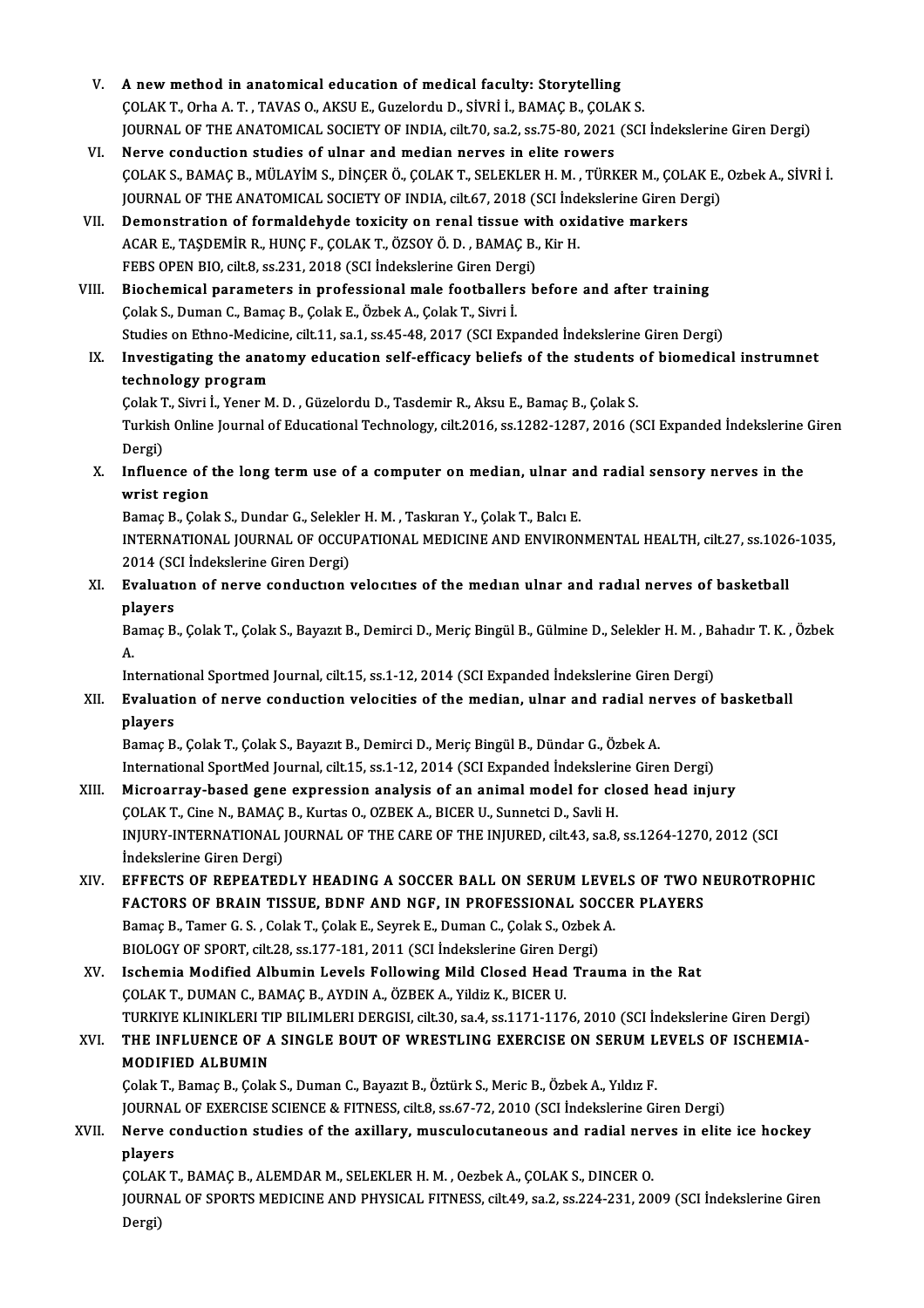| XVIII. | ISOKINETIC PERFORMANCE IN ELITE VOLLEYBALL AND BASKETBALL PLAYERS                                                                           |
|--------|---------------------------------------------------------------------------------------------------------------------------------------------|
|        | Bamac B., Çolak T., Özbek A., Çolak S., Cinel Y., Yenigun O.                                                                                |
|        | KINESIOLOGY, cilt.40, ss.182-188, 2008 (SCI İndekslerine Giren Dergi)                                                                       |
| XIX.   | Bilateral accessory renal arteries with retroaortic left renal vein: Report of an elderly cadaver case<br>Bamac B., Colak T.                |
|        | CLINICAL ANATOMY, cilt.19, sa.8, ss.714-715, 2006 (SCI Indekslerine Giren Dergi)                                                            |
| XX.    | Nerve conduction study of ulnar nerve in volleyball players                                                                                 |
|        | OZBEK A., Bamac B., Budak F., Yenigun N., Colak T.                                                                                          |
|        | SCANDINAVIAN JOURNAL OF MEDICINE & SCIENCE IN SPORTS, cilt.16, sa.3, ss.197-200, 2006 (SCI İndekslerine                                     |
|        | Giren Dergi)                                                                                                                                |
| XXI.   | Evaluation of medial and lateral meniscus thicknesses in early osteoarthritis of the knee with                                              |
|        | magnetic resonance imaging                                                                                                                  |
|        | Bamac B., OZDEMIR S., SARISOY H. T., Colak T., Özbek A., Akansel G.                                                                         |
|        | SAUDI MEDICAL JOURNAL, cilt.27, sa.6, ss.854-857, 2006 (SCI İndekslerine Giren Dergi)                                                       |
| XXII.  | A rare case of distal one-third of the transverse colon supplied by a branch from splenic artery<br>Bamac B., Colak T., OZBEK A., OZTURK B. |
|        | SAUDI MEDICAL JOURNAL, cilt.27, sa.4, ss.536-538, 2006 (SCI Indekslerine Giren Dergi)                                                       |
| XXIII. | Comparison of nerve conduction velocities of lower extremities between runners and controls                                                 |
|        | Colak T., Bamac B., Gonener A., OZBEK A., Budak F.                                                                                          |
|        | JOURNAL OF SCIENCE AND MEDICINE IN SPORT, cilt.8, sa.4, ss.403-410, 2005 (SCI Indekslerine Giren Dergi)                                     |
| XXIV.  | Comparative study on apoptosis in the testes of normal and alcoholic rats                                                                   |
|        | BAMAC Y., Colak T., Bamac B., ERCIN C., OZTURK B., OZBEK A.                                                                                 |
|        | SAUDI MEDICAL JOURNAL, cilt.26, sa.6, ss.928-933, 2005 (SCI Indekslerine Giren Dergi)                                                       |
| XXV.   | Nerve conduction studies of upper extremities in tennis players                                                                             |
|        | Colak T., Bamac B., Özbek A., Budak F., BAMAC Y.                                                                                            |
|        | BRITISH JOURNAL OF SPORTS MEDICINE, cilt.38, sa.5, ss.632-635, 2004 (SCI İndekslerine Giren Dergi)                                          |
| XXVI.  | Physical fitness levels of blind and visually impaired goalball team players                                                                |
|        | Colak T., Bamac B., Aydın M., Meric B., Ozbek A.                                                                                            |
|        | ISOKINETICS AND EXERCISE SCIENCE, cilt.12, ss.247-252, 2004 (SCI Indekslerine Giren Dergi)                                                  |
|        |                                                                                                                                             |

# Diğer Dergilerde Yayınlanan Makaleler

- I. Anatomical Differences of Variant Intracranial Cysts ÇOLAK T., BAMAÇ B., Erdogan M., Orha A. T., Acar D., Ozbek A. Anatomical Differences of Variant Intracranial Cysts<br>ÇOLAK T., BAMAÇ B., Erdogan M., Orha A. T. , Acar D., Ozbek A.<br>ANNALS OF MEDICAL AND HEALTH SCIENCES RESEARCH, cilt.10, sa.4, ss.936-941, 2020 (ESCI İndekslerine Giren<br>P COLAK<br>ANNAL<br>Dergi)<br>"Inves I . ANNALS OF MEDICAL AND HEALTH SCIENCES RESEARCH, cilt.10, sa.4, ss.936-941, 2020 (ESCI indekslerine Gire<br>Dergi)<br>II. "Investigation of Healthy Life Perception After Anatomy Laboratories in Medical Faculty Students"<br>Simi
- Dergi)<br>**"Investigation of Healthy Life Perception A**<br>Sivri İ., Tekin Orha A., Çolak T., Bamaç B., Çolak S.<br>The Turkish Orline Journal of Educational Techn II. "Investigation of Healthy Life Perception After Anatomy Laboratories in Medical Faculty Students"<br>Sivri İ., Tekin Orha A., Çolak T., Bamaç B., Çolak S.<br>The Turkish Online Journal of Educational Technology, cilt.2, ss.1 Sivri İ., Tekin Orha A., Çolak T., Ba<br>The Turkish Online Journal of Ed<br>hakemli kongrenin bildiri kitabı)<br>"Metanhors about the treatm The Turkish Online Journal of Educational Technology, cilt.2, ss.186-190, 2019 (Düzenli olarak gerçekleştirilen<br>hakemli kongrenin bildiri kitabı)<br>III. "Metaphors about the treatment of patients with joint, neurological and
- hakemli kongren<br>**"Metaphors ab<br>rehabilitation"**<br>Tekin Orbe A. Sir **"Metaphors about the treatment of patients with joint, neurological and sports disorders durin<br>rehabilitation"**<br>Tekin Orha A., Sivri İ., Kayabaşı E., Rende B., Çolak T., Bamaç B., Zorbozan B., Rahova G., İnan B., Talu A.,

rehabilitation"<br>Tekin Orha A., Sivri İ., Kayabaşı E., Rende B., Çolak T., Bamaç B., Zorbozan B., Rahova G., İnan B., Talu A.,<br>TOJET: The Turkish Online Journal of Educational Technology, cilt.1, ss.194-198, 2019 (Düzenli o Tekin Orha A., Sivri İ., Kayabaşı E., Rende B., Çolal<br>TOJET: The Turkish Online Journal of Educational<br>gerçekleştirilen hakemli kongrenin bildiri kitabı)<br>Evaluation Of Attitudes Of Dontiatru Studen TOJET: The Turkish Online Journal of Educational Technology, cilt.1, ss.194-198, 2019 (Düzenli olarak<br>gerçekleştirilen hakemli kongrenin bildiri kitabı)<br>IV. Evaluatıon Of Attıtudes Of Dentıstry Students Towards Cadaver And

- gerçekleştirilen hakemli kongrenin bildiri kitabı)<br>Evaluatıon Of Attıtudes Of Dentistry Students Towards Cadaver And Organ Donation<br>TAVAS O., ÇOLAK T., BAMAÇ B., SİVRİ İ., YENER M. D. , ÖRS A., TEKİN ORHA A., GÜZELORDU D., TURKISH ONLINE JOURNAL OF EDUCATIONAL TECHNOLOGY, ss.500-503, 2018 (Diğer Kurumların Hakemli Dergileri) TAVAS O.,<br>TURKISH (<br>Dergileri)<br>Investige
- V. Investigation Of Evaluations Of The 2nd Class Students In The School Of Medicine On Kahoot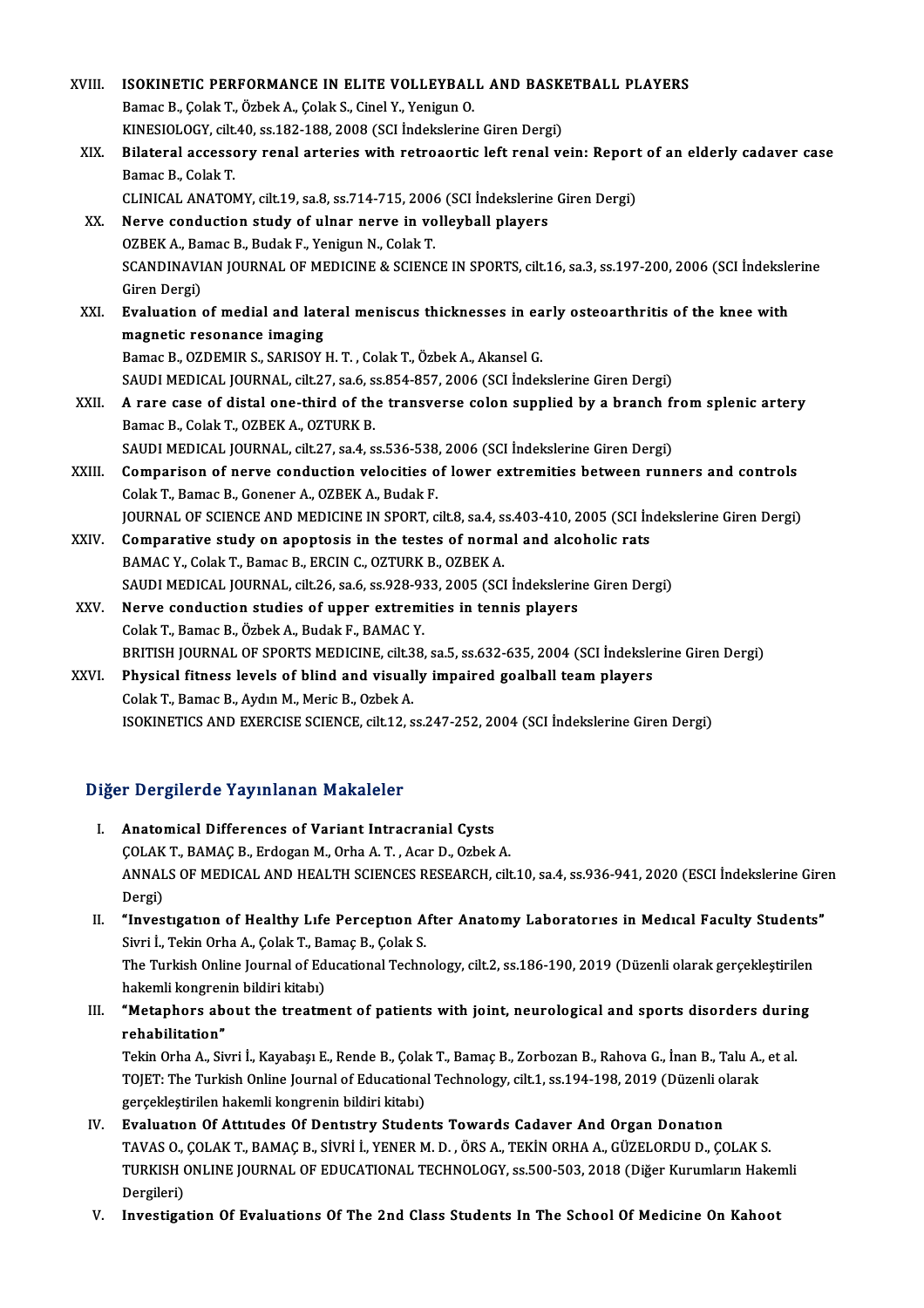### PlatformAbout Anatomy Education

Sivri İ., Çolak T., Bamaç B., Tavas O., Aksu E., Özbek A., Çolak S. Platform About Anatomy Education<br>Sivri İ., Çolak T., Bamaç B., Tavas O., Aksu E., Özbek A., Çolak S.<br>TURKISH ONLINE JOURNAL OF EDUCATIONAL TECHNOLOGY, sa.11, ss.794-798, 2018 (Diğer Kurumların Hakemli Sivri İ., Çol<br>TURKISH (<br>Dergileri)<br>Determin TURKISH ONLINE JOURNAL OF EDUCATIONAL TECHNOLOGY, sa.11, ss.794-798, 2018 (Diğer Kurumların Hak<br>Dergileri)<br>VI. Determination Of Knowledge Levels On Traditional And Complementary Medical Applications Of<br>Medical Students

Dergileri)<br>Determination Of<br>Medical Students<br>Örs A. Bamas B. Siv Determination Of Knowledge Levels On Traditional And Complementary<br>Medical Students<br>Örs A., Bamaç B., Sivri İ., Tavas O., Aksu E., Taşdemir R., Çolak S., Çolak T., Binay G.<br>TURKISH ONI INE JOURNAL OF EDUCATIONAL TECHNOLOCY

Medical Students<br>Örs A., Bamaç B., Sivri İ., Tavas O., Aksu E., Taşdemir R., Çolak S., Çolak T., Binay G.<br>TURKISH ONLINE JOURNAL OF EDUCATIONAL TECHNOLOGY, sa.11, ss.359-365, 2018 (Diğer Kurumların Hakemli<br>Dergileri) Örs A., Bar<br>TURKISH (<br>Dergileri)<br>Comparis TURKISH ONLINE JOURNAL OF EDUCATIONAL TECHNOLOGY, sa.11, ss.359-365, 2018 (Diğer Kurun<br>Dergileri)<br>VII. Comparison Of Healthy Life Behavior Forms Of Undergraduate And Associate Students<br>Associate Students

- Dergileri)<br>Comparison Of Healthy Life Behavior Forms Of Undergra<br>Acar D., Sivri İ., Tavas O., Çolak T., Yener M. D. , Bamaç B., Çolak S.<br>TURKISH ONLINE IQURNAL OF EDUCATIONAL TECHNOLOCY, S. TURKISH ONLINE JOURNAL OF EDUCATIONAL TECHNOLOGY, sa.11, ss.312-316, 2018 (Diğer Kurumların Hakemli Dergileri) Acar D., Sivri İ., Tavas O., Çolak T., Yener M. D., Bamaç B., Çolak S. TURKISH ONLINE JOURNAL OF EDUCATIONAL TECHNOLOGY, sa.11, ss.312-316, 2018 (Diğer Kurumların Hakemli<br>Dergileri)<br>VIII. "Determining the Relationship Between Anthropometric, Physical and Muscle Strength Parametres of<br>The Amat
- Dergileri)<br>"Determining the Relationship<br>The Amateur Boxing Athletes"<br>Öre A. Celak T. Bel E. Celak S. Sim "Determining the Relationship Between Anthropometric, Physical and Muscle Strength Pa<br>The Amateur Boxing Athletes"<br>Örs A., Çolak T., Bal E., Çolak S., Sivri İ., Taşdemir R., Yener M. D. , Güzelordu D., Aksu E., Bamaç B., e

The Amateur Boxing Athletes"<br>Örs A., Çolak T., Bal E., Çolak S., Sivri İ., Taşdemir R., Yener M. D. , Güzelordu D., Aksu E., Bamaç B., et al<br>International Journal of Current Research, cilt.10, ss.69133-69137, 2018 (Diğer K Örs A., Çolak T., Bal E., Çolak S., Sivri İ., Taşdemir R., Yener M. D. , Güzelordu D., Aksu E., Bamaç B., et al.<br>International Journal of Current Research, cilt.10, ss.69133-69137, 2018 (Diğer Kurumların Hakemli Dergileri)

International Journal of Curre<br>Evaluation of attitudes and<br>death and organ donation<br>Bames B. Vaner M.D. Galak I Evaluation of attitudes and knowledge of Kocaeli University medical students o<br>death and organ donation<br>Bamaç B., Yener M. D. , Çolak T., Taşdemir R., Aksu E., Güzelordu D., Sivri İ., Örs A., Çolak S.<br>Anatomy, silt 12, 304

death and organ donation<br>Bamaç B., Yener M. D. , Çolak T., Taşdemir R., Aksu E., Güzelordu D., Sivri İ., Örs A., Çolak S.<br>Anatomy, cilt.12, ss.45-48, 2018 (Diğer Kurumların Hakemli Dergileri)

X. "Investigation of the Relationship Between Anthropometric Measurements and Muscle Strengths of Upper Extremity in Football Players" "Investigation of the Relationship Between Anthropometric Measurements and Muscle<br>Upper Extremity in Football Players"<br>AKSU E., ÇOLAK T., GÜZELORDU D., YENER M. D. , ÇOLAK S., BAMAÇ B., ÇOLAK E., SON M., TALU B.<br>Internatio

Upper Extremity in Football Players"<br>AKSU E., ÇOLAK T., GÜZELORDU D., YENER M. D. , ÇOLAK S., BAMAÇ B., ÇOLAK E., SON M., TALU B.<br>International Journal of Current Research, cilt.10, ss.66774-66777, 2018 (Diğer Kurumların H AKSU E., ÇOLAK T., GÜZELORDU D., YENER M. D. , ÇOLAK S., BAMAÇ B., ÇOLAK E., SON M., TALU B.<br>International Journal of Current Research, cilt.10, ss.66774-66777, 2018 (Diğer Kurumların Hakemli Dergiler:<br>XI. RELATIONSHIP BET

- International Journal of Current Research, cilt.10, ss.66774-66777, 2018 (Diğer Kurumların Hakemli Dergileri)<br>RELATIONSHIP BETWEEN SERUM 25-HYDROXYVITAMIN D CONCENTRATION AND CONCENTRIC?<br>SOKINETIC KNEE STRENGTH IN PROFESSI BAMAÇB.,ÇOLAKS.,ÇOLAKT.,ERALDEMİRF.C. ,ÇOLAKE.,SUN.,MARALKIRH.,TAŞDEMİRR.,AKSUE.,SONM. Ponte, cilt.74, 2018 (Diğer Kurumların Hakemli Dergileri)
- XII. The evaluation of attitudes of nursing students about cadaver and organ donation AKSUE.,YENERM.D. ,ÇOLAKT.,TAŞDEMİRR.,BAMAÇB.,ÇOLAKS.,GÜZELORDUD.,SİVRİ İ.,ÖRSA. The evaluation of attitudes of nursing students about cadaver and organ donation<br>AKSU E., YENER M. D. , ÇOLAK T., TAŞDEMİR R., BAMAÇ B., ÇOLAK S., GÜZELORDU D., SİVRİ İ., ÖRS A.<br>TOJET: The Turkish Online Journal of Educati AKSU E., Y.<br>TOJET: The<br>Dergileri)<br>The Effec TOJET: The Turkish Online Journal of Educational Technology,, ss.363-368, 2017 (Diğer Kurumların Hakemli<br>Dergileri)<br>XIII. The Effect of Publishing Anatomy Laboratory Videos Online on Success of the Students at School o
- Dergileri)<br>The Effect<br>Medicine.<br>sivni i. CO The Effect of Publishing Anatomy Laboratory Videos Online on Success of the Students and<br>Medicine.<br>SİVRİ İ., ÇOLAK T., YENER M. D. , GÜZELORDU D., AKSU E., TAŞDEMİR R., BAMAÇ B., ÖRS A., ÇOLAK S.<br>TOLET: The Turkish Online

Medicine.<br>SİVRİ İ., ÇOLAK T., YENER M. D. , GÜZELORDU D., AKSU E., TAŞDEMİR R., BAMAÇ B., ÖRS A., ÇOLAK S.<br>TOJET: The Turkish Online Journal of Educational Technology, ss.314-319, 2017 (Diğer Kurumların Hakemli<br>Dergileri) SİVRİ İ., ÇOLAK T., YENER M. D., GÜZELORDU D., AKSU E., TAŞDEMİR R., BAMAÇ B., ÖRS A., ÇOLAK S. TOJET: The Turkish Online Journal of Educational Technology, ss.314-319, 2017 (Diğer Kurumların 1<br>Dergileri)<br>XIV. "Case Report: Uncommon Insertion of the Extensor Pollicis Longus Muscle: Clinical and<br>Anthropological Signif

Dergileri)<br>"Case Report: Uncommon Insertion of the Exte<br>Anthropological Significance of this Variation"<br>Colak T. Pamas B. Tokin Orba A. Örbek A. Örtürk O Anthropological Significance of this Variation"<br>Colak T., Bamaç B., Tekin Orha A., Özbek A., Öztürk O. Anthropological Significance of this Variation"<br>Çolak T., Bamaç B., Tekin Orha A., Özbek A., Öztürk O.<br>Anthropologist, cilt.27, sa.1, ss.121-124, 2017 (Diğer Kurumların Hakemli Dergileri)<br>The relationship between statistic Colak T., Bamaç B., Tekin Orha A., Özbek A., Öztürk O.<br>Anthropologist, cilt.27, sa.1, ss.121-124, 2017 (Diğer Kurumların Hakemli Dergileri)<br>XV. The relationship between statistic self efficacy scores demografic charact

- Anthropologist, cilt.27, sa.1, ss.121-124, 2017 (Diğer I<br>The relationship between statistic self efficacy<br>of post graduate students masters PhD degree<br>COLAKS CÜZELOPDUD, COLAKT PAMACP, SİVPİ The relationship between statistic self efficacy scores demografic characteristics and education leve<br>of post graduate students masters PhD degree<br>ÇOLAK S., GÜZELORDU D., ÇOLAK T., BAMAÇ B., SİVRİ İ., ÇOLAK E., AKSU E., TA of post graduate students masters PhD degree<br>ÇOLAK S., GÜZELORDU D., ÇOLAK T., BAMAÇ B., SİVRİ İ., ÇOLAK E., AKSU E., TAŞDEMİR R., ORHA TEKİN A., SOI<br>TOJET: The Turkish Online Journal of Educational Technology, cilt.12, ss ÇOLAK S., GÜZELOF<br>TOJET: The Turkish<br>Hakemli Dergileri)<br>The relationshin TOJET: The Turkish Online Journal of Educational Technology, cilt.12, ss.1053-1056, 2016 (Diğer Kurumların<br>Hakemli Dergileri)<br>XVI. The relationship among statistic self efficacy scores demografic characteristics and educat
- Hakemli Dergileri)<br>The relationship among statistic self efficacy so<br>of post graduate students masters PhD degree<br>Selak S. Sürelerdu D. Selak T. Bamae B. Simi L. Sela The relationship among statistic self efficacy scores demografic characteristics and educ<br>of post graduate students masters PhD degree<br>Çolak S., Güzelordu D., Çolak T., Bamaç B., Sivri İ., Çolak E., Aksu E., Taşdemir R., O

of post graduate students masters PhD degree<br>Çolak S., Güzelordu D., Çolak T., Bamaç B., Sivri İ., Çolak E., Aksu E., Taşdemir R., Orha Tekin A., Son M.<br>TOJET: The Turkish Online Journal of Educational Technology, cilt.12,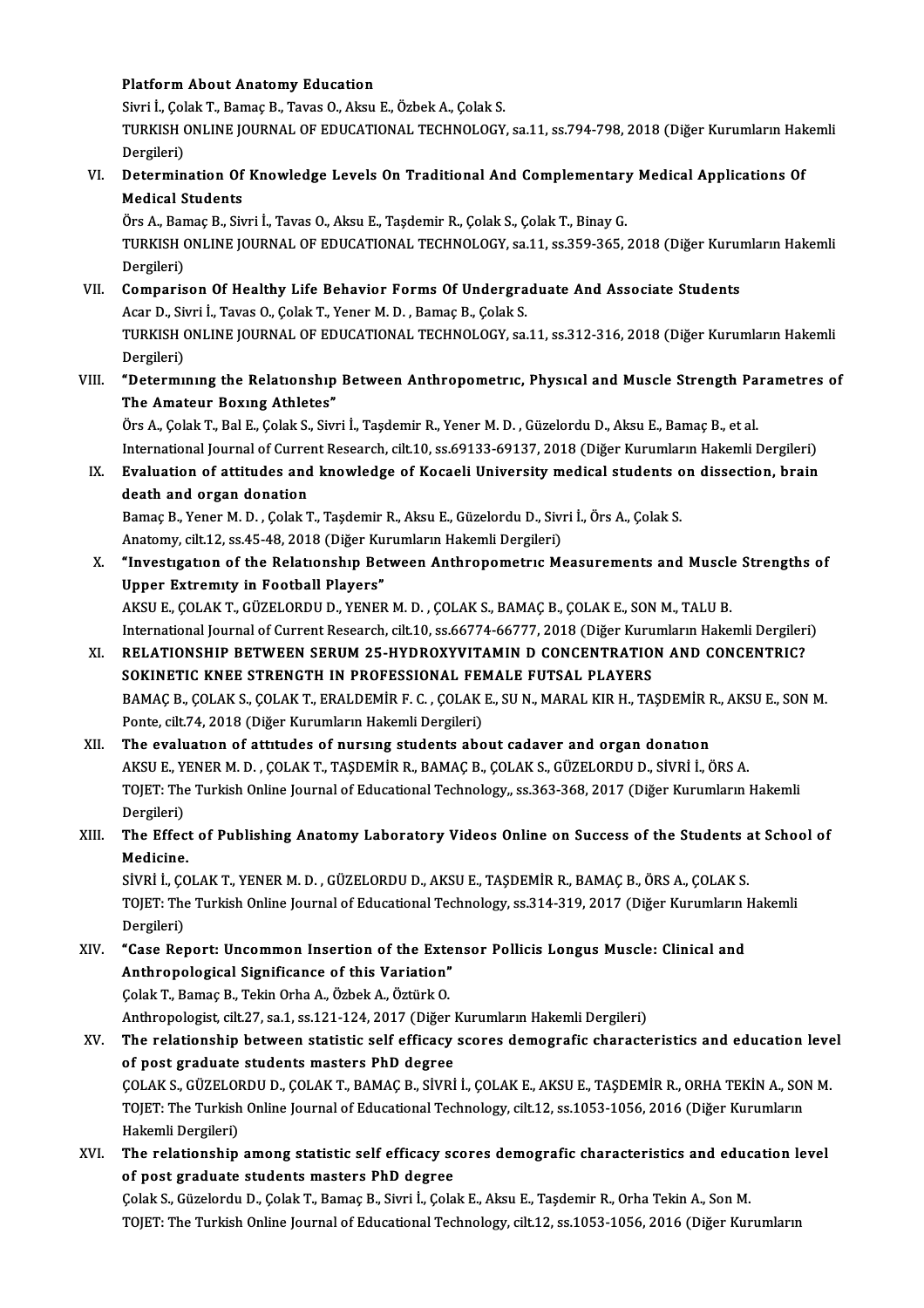Hakemli Dergileri)

- Hakemli Dergileri)<br>XVII. The relationship between statistic self efficacy scores demografic characteristics and education level Hakemli Dergileri)<br>The relationship between statistic self efficacy<br>of post graduate students masters PhD degree<br>Celak S. Gürelerdu D. Celak T. Bamae B. Simi İ. Almı The relationship between statistic self efficacy scores demografic characteristics<br>of post graduate students masters PhD degree<br>Çolak S., Güzelordu D., Çolak T., Bamaç B., Sivri İ., Aksu E., Taşdemir R., Orha Tekin A., Son of post graduate students masters PhD degree<br>Çolak S., Güzelordu D., Çolak T., Bamaç B., Sivri İ., Aksu E., Taşdemir R., Orha Tekin A., Son M.<br>TOJET: The Turkish Online Journal of Educational Technology, sa.12, ss.1053-105 Colak S., Güzelordu<br>TOJET: The Turkish<br>Hakemli Dergileri)<br>Investisating the TOJET: The Turkish Online Journal of Educational Technology, sa.12, ss.1053-1056, 2016 (Diğer Kurumların<br>Hakemli Dergileri)<br>XVIII. Investigating the anatomy education self efficacy beliefs of the students of biomedical ins
- Hakemli Dergileri)<br>Investigating the anatomy ed<br>device technology program<br>COLAKT Sivpli LYENEP M.D Investigating the anatomy education self efficacy beliefs of the students of biomed<br>device technology program<br>ÇOLAK T., SİVRİ İ., YENER M. D. , TAŞDEMİR R., GÜZELORDU D., AKSU E., BAMAÇ B., ÇOLAK S.<br>TOLET: The Turkish Onli

device technology program<br>ÇOLAK T., SİVRİ İ., YENER M. D. , TAŞDEMİR R., GÜZELORDU D., AKSU E., BAMAÇ B., ÇOLAK S.<br>TOJET: The Turkish Online Journal of Educational Technology,, cilt.11, ss.1282-1287, 2016 (Diğer Kurumların COLAK T., SİVRİ İ., Y<br>TOJET: The Turkish<br>Hakemli Dergileri)<br>Determination of TOJET: The Turkish Online Journal of Educational Technology, cilt.11, ss.1282-1287, 2016 (<br>Hakemli Dergileri)<br>XIX. Determination of nursing students self efficacy belief levels in anatomy lectures<br>TASDEMIP P. SUPLI CÜZELOP

- Hakemli Dergileri)<br>TAŞDEMİRR., SİVRİ İ., GÜZELORDUD., YENER M. D. , AKSU E., ÇOLAK S., BAMAÇ B., ÇOLAK T.<br>TAŞDEMİR R., SİVRİ İ., GÜZELORDUD., YENER M. D. , AKSU E., ÇOLAK S., BAMAÇ B., ÇOLAK T. SHS Web of Conferences, cilt.31, 2016 (Diğer Kurumların Hakemli Dergileri) TAŞDEMİR R., SİVRİ İ., GÜZELORDU D., YENER M. D., AKSU E., ÇOLAK S., BAMAÇ B., ÇOLAK T<br>SHS Web of Conferences, cilt.31, 2016 (Diğer Kurumların Hakemli Dergileri)<br>XX. The Postgraduate Students Masters PhD Metaphors About Ed
- SHS Web of Conferences, cilt.31, 2016 (Diğer Kurumların Hakemli Dergileri)<br>The Postgraduate Students Masters PhD Metaphors About Education<br>ÇOLAK S., YENER M. D. , ÇOLAK E., TAŞDEMİR R., ÇOLAK T., BAMAÇ B., SON M.<br>SYS Web o The Postgraduate Students Masters PhD Metaphors About Education of Stat<br>COLAK S., YENER M. D. , COLAK E., TAŞDEMİR R., COLAK T., BAMAÇ B., SON M.<br>SHS Web of Conferences, cilt.31, ss.1051, 2016 (Diğer Kurumların Hakemli Der COLAK S., YENER M. D., COLAK E., TAŞDEMİR R., COLAK T., BAMAÇ B., SON M.<br>SHS Web of Conferences, cilt.31, ss.1051, 2016 (Diğer Kurumların Hakemli De:<br>XXI. Braluation of the Median Sacral Artery in 30 Postmortem Specimens<br>C
- SHS Web of Conferences, cilt.31, ss.1051, 2016 (Diğer Kurumların Hakemli Dergileri)<br>Evaluation of the Median Sacral Artery in 30 Postmortem Specimens<br>COLAK T., BAMAÇ B., CEYLAN F. S., KURNAZ S., GÜNDOĞMUŞ Ü. N., ÜZÜN İ. Evaluation of the Median Sacral Artery in 30 Postmortem Specimens<br>COLAK T., BAMAÇ B., CEYLAN F. S. , KURNAZ S., GÜNDOĞMUŞ Ü. N. , ÜZÜN İ.<br>Studies On Ethno-Medicine, cilt.10, 2016 (Diğer Kurumların Hakemli Dergileri)<br>Mataph COLAK T., BAMAC B., CEYLAN F. S., KURNAZ S., GÜNDOĞMUŞ Ü. N., ÜZÜN İ.<br>Studies On Ethno-Medicine, cilt.10, 2016 (Diğer Kurumların Hakemli Dergileri<br>XXII. Metaphors about computer education of first year nursing students<br>Col
- Studies On Ethno-Medicine, cilt.10, 2016 (Diğer Kurumların Hakemli Dergileri)<br>Metaphors about computer education of first year nursing students<br>Çolak S., Güzelordu D., Yener M. D. , Taşdemir R., Deveci Topal A., Bamaç B., Metaphors about computer education of first year nursing students<br>Çolak S., Güzelordu D., Yener M. D. , Taşdemir R., Deveci Topal A., Bamaç B., Ç.<br>SHS Web of Conferences, cilt.26, 2016 (Diğer Kurumların Hakemli Dergileri)<br> Colak S., Güzelordu D., Yener M. D., Taşdemir R., Deveci Topal A., Bama<br>SHS Web of Conferences, cilt.26, 2016 (Diğer Kurumların Hakemli Der<br>XXIII. The nursing students metaphors about education of anatomy<br>COLAKT BAMAC B. T
- SHS Web of Conferences, cilt.26, 2016 (Diğer Kurumların Hakemli Dergileri)<br>The nursing students metaphors about education of anatomy<br>ÇOLAK T., BAMAÇ B., TAŞDEMİR R., YENER M. D. , GÜZELORDU D., SİVRİ İ., AKSU E., ÖZBEK A.<br> The nursing students metaphors about education of anatomy<br>COLAK T., BAMAC B., TAŞDEMİR R., YENER M. D. , GÜZELORDU D., SİVRİ İ., AK<br>SHS Web of Conferences, cilt.26, 2016 (Diğer Kurumların Hakemli Dergileri)<br>The relationshi SHS Web of Conferences, cilt.26, 2016 (Diğer Kurumların Hakemli Dergileri).
- XXIV. The relationship between statistic self-efficacy scores, demografic characteristics and education<br>level of post-graduate students (masters, PhD degree)." The relationship between statistic self-efficacy scores, demografic characteristics and educat<br>level of post-graduate students (masters, PhD degree)."<br>ÇOLAK S., GÜZELORDU D., ÇOLAK T., BAMAÇ B., SİVRİ İ., ÇOLAK E., AKSU E. level of post-graduate students (masters, Ph<br>ÇOLAK S., GÜZELORDU D., ÇOLAK T., BAMAÇ B., Sİ<br>Tojet, 2016 (Diğer Kurumların Hakemli Dergileri)<br>The Companison Of Self Effisasu Balıafa Of A. COLAK S., GÜZELORDU D., COLAK T., BAMAÇ B., SİVRİ İ., COLAK E., AKSU E., TAŞDEMİR R., TEKİN ORHA A.<br>Tojet, 2016 (Diğer Kurumların Hakemli Dergileri)<br>XXV. The Comparison Of Self Efficacy Beliefs Of Anatomy Between The F
- Tojet, 2016 (Diğer Kurumların Hakemli Dergileri)<br>The Comparison Of Self Efficacy Beliefs Of Anatomy Between The First And The Second Class<br>Students In Medical School The Comparison Of Self Efficacy Beliefs Of Anatomy Between The First And The Seco<br>Students In Medical School<br>TAŞDEMİR R., ÇOLAK S., SİVRİ İ., YENER M. D. , GÜZELORDU D., ÇOLAK T., BAMAÇ B., gazmend r.<br>TOIET: The Turkish Op Students In Medıcal School<br>TAŞDEMİR R., ÇOLAK S., SİVRİ İ., YENER M. D. , GÜZELORDU D., ÇOLAK T., BAMAÇ B., gazmend r.<br>TOJET: The Turkish Online Journal of Educational Technology, ss.570-574, 2015 (Diğer Kurumların Hakemli TAŞDEMİF<br>TOJET: The<br>Dergileri)<br>THE COM
- TOJET: The Turkish Online Journal of Educational Technology, ss.570-574, 2015 (Diğer Kurumların Hakemli<br>Dergileri)<br>XXVI. THE COMPARISON OF SELF EFFICACY BELIEFS OF ANATOMY BETWEEN THE FIRST AND THE SECOND Dergileri)<br>THE COMPARISON OF SELF EFFICACY BELIEFS OF ANATOMY BETWEEN THE FIRST AND THE SECOND<br>CLASS STUDENTS IN MEDICAL SCHOOL THE COMPARISON OF SELF EFFICACY BELIEFS OF ANATOMY BETWEEN THE FIRST .<br>CLASS STUDENTS IN MEDICAL SCHOOL<br>TAŞDEMİR R., ÇOLAK S., SİVRİ İ., YENER M. D. , GÜZELORDU D., ÇOLAK T., BAMAÇ B., Rahova G.<br>Turkish Online Journal of E

CLASS STUDENTS IN MEDICAL SCHOOL<br>TAŞDEMİR R., ÇOLAK S., SİVRİ İ., YENER M. D. , GÜZELORDU D., ÇOLAK T., BAMAÇ B., Rahova G.<br>Turkish Online Journal of Educational Technology, ss.570-574, 2015 (Diğer Kurumların Hakemli Dergi TAŞDEMİR R., ÇOLAK S., SİVRİ İ., YENER M. D. , GÜZELORDU D., ÇOLAK T., BAMAÇ B., Rahova G.<br>Turkish Online Journal of Educational Technology, ss.570-574, 2015 (Diğer Kurumların Hakemli Dergileri)<br>XXVII. The obese swimme

Turkish Online Journal of Educational Technology, ss.570-574, 2015 (Diğer Kurumların Hakemli Dergileri)<br>The obese swimmers even though exercise, identification of body fat paramaters with the met<br>bioelectrical impedance an The obese swimmers even though exercise, identification of<br>bioelectrical impedance analysis<br>Sertel S., Çolak T., Bamaç B., Meyvacı T., Ünal S., Taşdemir R., Aksu E.<br>Anatomy, International Journal of Experimental & Clinical bioelectrical impedance analysis<br>Sertel S., Çolak T., Bamaç B., Meyvacı T., Ünal S., Taşdemir R., Aksu E.<br>Anatomy: International Journal of Experimental & Clinical Anatomy , cilt.8, ss.18-19, 2014 (Düzenli olarak<br>Gersekles Sertel S., Çolak T., Bamaç B., Meyvacı T., Ünal S., T.<br>Anatomy: International Journal of Experimental {<br>gerçekleştirilen hakemli kongrenin bildiri kitabı)<br>Evaluation of the selledianhyseal angle ass Anatomy: International Journal of Experimental & Clinical Anatomy , cilt.8, ss.18-19, 2014 (Düzenli olarak<br>gerçekleştirilen hakemli kongrenin bildiri kitabı)<br>XXVIII. Evaluation of the collodiaphyseal angle according to the gerçekleştirilen hakemli kongrenin bildiri kitabı)<br>Evaluation of the collodiaphyseal angle according to the<br>and osteoporosis.<br>Sertel S., Çolak T., Bamaç B., Meyvacı T., Taşdemir R., Dalgıç M. Evaluation of the collodiaphyseal angle according to the body mass index in the cases osteopenia

and osteoporosis.<br>Sertel S., Çolak T., Bamaç B., Meyvacı T., Taşdemir R., Dalgıç M.<br>Anatomy: International Journal of Experimental & Clinical Anatomy, cilt.8, ss.19-20, 2014 (Düzenli olarak<br>Serseklestirilen hekemli kongren Sertel S., Çolak T., Bamaç B., Meyvacı T., Taşdemir<br>Anatomy: International Journal of Experimental {<br>gerçekleştirilen hakemli kongrenin bildiri kitabı)<br>"Assosittion hatuson somnutar use and on Anatomy: International Journal of Experimental & Clinical Anatomy, cilt.8, ss.19-20, 2014 (Düzenli c<br>gerçekleştirilen hakemli kongrenin bildiri kitabı)<br>XXIX. "Associatıon between computer use and entrapment neuropathıes in

gerçekleştirilen hakemli kongrenin bildiri kitabı)<br>"Associatıon between computer use and entrapment neuropathıes in the wrist region."<br>Çolak S., Bamaç B., Çolak T., Özbek A.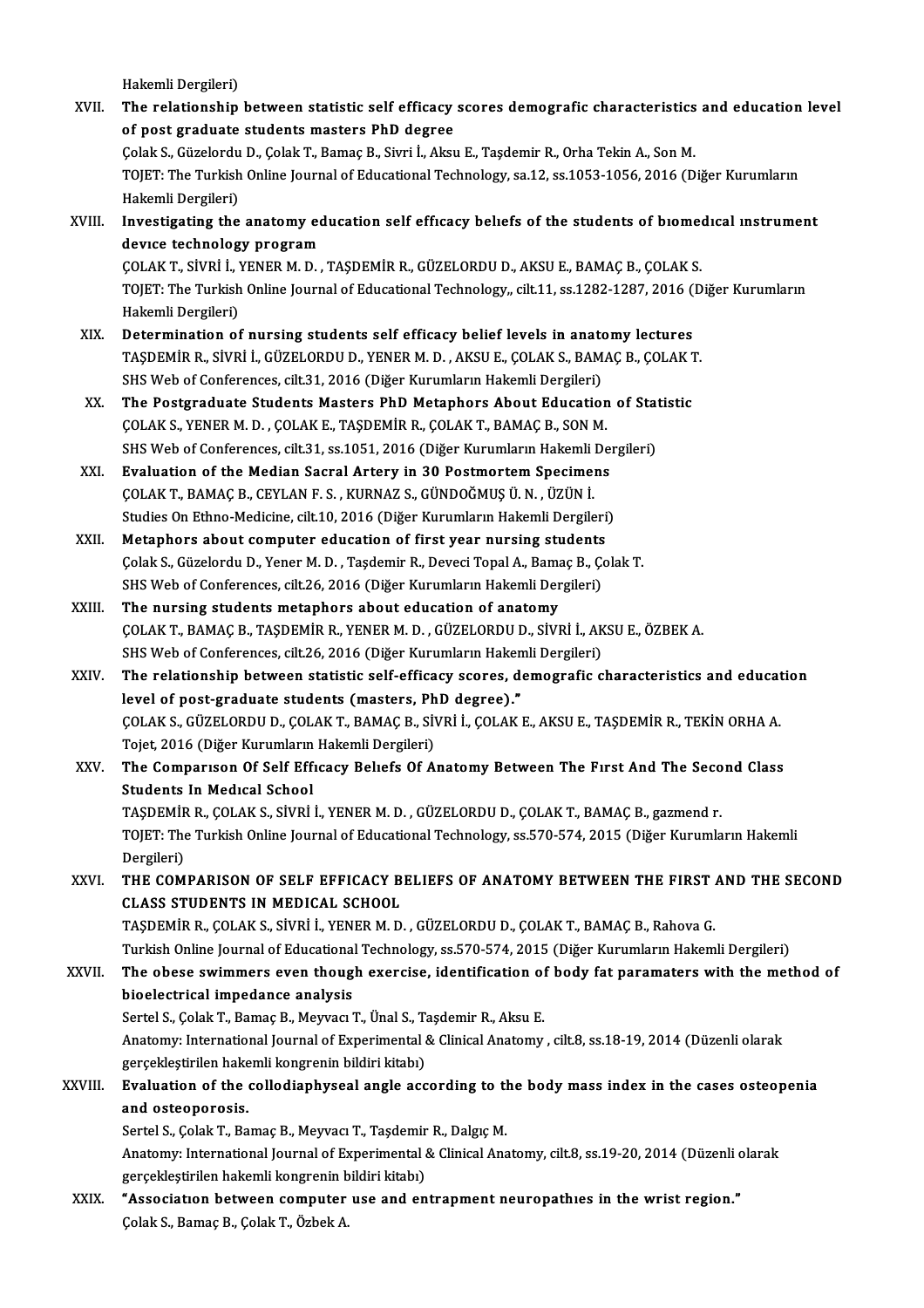Educational Research and Reviews, cilt.8, sa.24, ss.2249-2254, 2013 (Diğer Kurumların Hakemli Dergileri)<br>Duman G Golak T Bamas B Gölsen LGolak S Örbek A Jashamia modified albumin levels in nnafse Educational Research and Reviews, cilt.8, sa.24, ss.2249-2254, 2013 (Diğer Kurumların Hakemli Dergileri)<br>XXX. Duman C Çolak T Bamaç B Göker I Çolak S Özbek A Ischemia modified albumin levels in professional Educational Research and Reviews, cilt.8, sa.24, ss.22<br>Duman C Çolak T Bamaç B Göker I Çolak S Özb<br>male soccer players before and after training<br>Duman C Colak T Bamas B Gökar L Colak S. Özbə Duman C Çolak T Bamaç B Göker I Çolak S Özbek<br>male soccer players before and after training<br>Duman C., Çolak T., Bamaç B., Göker İ., Çolak S., Özbek A.<br>Marmara Madisal Journal, silt 26, 89,21,24, 2012 (Dižar male soccer players before and after training<br>Duman C., Çolak T., Bamaç B., Göker İ., Çolak S., Özbek A.<br>Marmara Medical Journal, cilt.26, ss.21-24, 2013 (Diğer Kurumların Hakemli Dergileri) Duman C., Çolak T., Bamaç B., Göker İ., Çolak S., Özbek A.<br>Marmara Medical Journal, cilt.26, ss.21-24, 2013 (Diğer Kurumların Hakemli Dergileri)<br>XXXI. Ischemia-modified albumin levels in professional male soccer players be Marmara Medical Journal, cilt.26, ss.21-24, 2013 (Diğer<br>Ischemia-modified albumin levels in professional<br>Duman C., Çolak T., Bamaç B., Göker I., Çolak S., Özbek A.<br>MARMARA MEDICAL JOURNAL, silt 26, ss.21, 24, 2012 (I Ischemia-modified albumin levels in professional male soccer players before<br>Duman C., Çolak T., Bamaç B., Göker I., Çolak S., Özbek A.<br>MARMARA MEDICAL JOURNAL, cilt.26, ss.21-24, 2013 (ESCI İndekslerine Giren Dergi)<br>"Thymi Duman C., Çolak T., B.<br>MARMARA MEDICAL<br>XXXII. "Thymic Anatomy" MARMARA MEDICAL JOURNAL, cilt.26, ss.21-24, 2013 (ESCI İndekslerine Giren Dergi)<br>"Thymic Anatomy"<br>Colak T., Bamaç B. **"Thymic Anatomy"**<br>Çolak T., Bamaç B.<br>Toraks Cerrahisi Bülteni, sa.3, ss.1-3, 2012 (Diğer Kurumların Hakemli Dergileri)<br>"A report of unusual origin of right repel artory" XXXIII. "A report of unusual origin of right renal artery"<br>Bamaç B., Çolak T., Özbek A., Gündoğmuş Ü. N. Toraks Cerrahisi Bülteni, sa.3, ss.1-3, 2012 (Di<br>**"A report of unusual origin of right rena**<br>Bamaç B., Çolak T., Özbek A., Gündoğmuş Ü. N.<br>International Journal of Anatomical Verjations "A report of unusual origin of right renal artery"<br>Bamaç B., Çolak T., Özbek A., Gündoğmuş Ü. N.<br>International Journal of Anatomical Variations, cilt.4, sa.4, ss.95-97, 2011 (Diğer Kurumların Hakemli Dergileri)<br>Comparison Bamaç B., Çolak T., Özbek A., Gündoğmuş Ü. N.<br>International Journal of Anatomical Variations, cilt.4, sa.4, ss.95-97, 2011 (Diğer Kurumların Hakemli Dergileri)<br>XXXIV. Comparison of nevre conduction velocities of the me International Journal of<br>Comparison of nevre<br>players and controls<br>Pamee B. Colak T. Alam Comparison of nevre conduction velocities of the median and unlar nevre b<br>players and controls<br>Bamaç B., Çolak T., Alemdar M., Dündar G., Selekler H. M. , Dinçer Ö., Çolak E., Özbek A.<br>Sura Badial Apet, silt 31, se 96,97, players and controls<br>Bamaç B., Çolak T., Alemdar M., Dündar G., Selekler H. M. , Dinçer Ö., Çolak E., Özbek A.<br>Surg Radiol Anat., cilt.31, ss.96-97, 2009 (Düzenli olarak gercekleştirilen hakemli kongrenin bildiri kitabı) Bamaç B., Çolak T., Alemdar M., Dündar G., Selekler H. M. , Dinçer Ö., Çolak E., Özbek A.<br>Surg Radiol Anat., cilt.31, ss.96-97, 2009 (Düzenli olarak gerçekleştirilen hakemli kongrenin bildiri kitabı)<br>XXXV. Relationship Surg Radiol Anat, cilt.31, ss.96-97, 2009 (Düzenli olarak gerçekleşti<br>Relationship of age,gender,height and weight to diameters<br>Çolak T., Bamaç B., Üzüm İ., Gündoğmuş Ü. N. , Özbek A., Çağlayan Ç.<br>Surgisel Pedialagia Anato Relationship of age,gender,height and weight to diameters of aorta and its visseral branches.<br>Çolak T., Bamaç B., Üzüm İ., Gündoğmuş Ü. N. , Özbek A., Çağlayan Ç.<br>Surgical Radiologic Anatomy, cilt.31, ss.103-104, 2009 (Düz Çolak T., Bamaç B., Üzüm İ., Gündoğmuş Ü. N. , Özbek A., Çağlayan Ç.<br>Surgical Radiologic Anatomy, cilt.31, ss.103-104, 2009 (Düzenli olarak gerçekleştirilen hakemli kongrenin bildiri<br>kitabı) Surgical Radiologic Anatomy, cilt.31, ss.103-104, 2009 (Düzenli olarak gerçekleştirilen hakemli kongreni<br>kitabı)<br>XXXVI. Voleybol oyuncularının diz ekleminin izokinetik performans değerleri ve Hamstring fleksör<br>Quadricans e kitabı)<br>Voleybol oyuncularının diz ekleminin izokinetik performans de<br>Quadriceps ekstansör oranlarındaki farklılıkların belirlenmesi<br>Keskin Ö. Colak T. Bamas B. Yonigün N. Örbek A. Bayarıt B. Colak E. Voleybol oyuncularının diz ekleminin izokinetik performans (Quadriceps ekstansör oranlarındaki farklılıkların belirlenmes<br>Keskin Ö., Çolak T., Bamaç B., Yenigün N., Özbek A., Bayazıt B., Çolak E.<br>International Journal of H Quadriceps ekstansör oranlarındaki farklılıkların belirlenmesi<br>Keskin Ö., Çolak T., Bamaç B., Yenigün N., Özbek A., Bayazıt B., Çolak E.<br>International Journal of Human Sciences (IJHS) / Uluslararası İnsan Bilimleri Dergisi Keskin Ö., Çolak T., Bamaç B., Yenigün N., Özbek A., Bayazıt B., Çolak E. XXXVII. "A Case Report of Variation of The Azygos Venous System" ÇolakT.,BamaçB.,ÖzbekA.,ÖztürkB. MORFOLOJİ, cilt.13, sa.1, ss.63-65, 2008 (Diğer Kurumların Hakemli Dergileri) XXXVIII. The Determination of isokinetic performance values of kne joint and hamstring(flexor)-MORFOLOJİ, cilt.13, sa.1, ss.63-65, 2008 (Diğer Kurumların Hakemli Dei<br>The Determination of isokinetic performance values of kne joi:<br>Quadriceps(ekstansor) ratios deferences in volleyball players<br>Keskin Ö, Calak T, Bamas B The Determination of isokinetic performance values of kne jo<br>Quadriceps(ekstansor) ratios deferences in volleyball player<br>Keskin Ö., Çolak T., Bamaç B., Yenigün N., Özbek A., Bayazıt B., Çolak E.<br>Journal of Human Sciences Keskin Ö., Çolak T., Bamaç B., Yenigün N., Özbek A., Bayazıt B., Çolak E.<br>Journal of Human Sciences, cilt.5, ss.2-13, 2008 (Diğer Kurumların Hakemli Dergileri) Keskin Ö., Çolak T., Bamaç B., Yenigün N., Özbek A., Bayazıt B., Çolak E.<br>Journal of Human Sciences, cilt.5, ss.2-13, 2008 (Diğer Kurumların Hakemli Dergileri)<br>XXXIX. Voleybolcular ve badminton oyuncularının üst ekstre Journal of Human Sciences, cilt.5, ss.2-13<br>Voleybolcular ve badminton oyuncı<br>performanslarının karşılaştırılması<br>Colak S. Bamas B. Bayaut B. Colak E. M Voleybolcular ve badminton oyuncularının üst ekstremite antropometrik<br>performanslarının karşılaştırılması<br>Çolak S., Bamaç B., Bayazıt B., Çolak E., Meriç Bingül B., Dinçer Ö., Cımbız A., Özbek A.<br>MOREOLOLİ silt 13. ss 1. s performanslarının karşılaştırılması<br>Çolak S., Bamaç B., Bayazıt B., Çolak E., Meriç Bingül B., Dinçer Ö., Cımbız A., Özb<br>MORFOLOJİ, cilt.13, sa.1, ss.59-62, 2008 (Diğer Kurumların Hakemli Dergileri)<br>Volaybal Oyungularının Çolak S., Bamaç B., Bayazıt B., Çolak E., Meriç Bingül B., Dinçer Ö., Cımbız A., Özbek A.<br>MORFOLOJİ, cilt.13, sa.1, ss.59-62, 2008 (Diğer Kurumların Hakemli Dergileri)<br>XL. Voleybol Oyuncularının Diz Ekleminin İzokinetik Pe MORFOLOJİ, cilt.13, sa.1, ss.59-62, 2008 (Diğer Kurumların Hakemli Dergil<br>Voleybol Oyuncularının Diz Ekleminin İzokinetik Performans Değ<br>Quadriceps (Ekstansör) Oranlarındaki Farklılıkların Belirlenmesi<br>Yonigün Ö. COLAK.T. Yenigün Ö., ÇOLAK T., BAMAÇ B., YENİGÜN N., ÖZBEK A., BAYAZIT B., ÇOLAK E. Quadriceps (Ekstansör) Oranlarındaki Farklılıkların Belirlenmesi<br>Yenigün Ö., ÇOLAK T., BAMAÇ B., YENİGÜN N., ÖZBEK A., BAYAZIT B., ÇOLAK E.<br>Uluslararası İnsan Bilimleri Dergisi, 2008 (Diğer Kurumların Hakemli Dergileri)<br>"B Yenigün Ö., ÇOLAK T., BAMAÇ B., YENİGÜN N., ÖZBEK A., BAYAZIT B., ÇOLAK E.<br>Uluslararası İnsan Bilimleri Dergisi, 2008 (Diğer Kurumların Hakemli Dergileri)<br>XLI. "Bilgisayar kullanıcılarının üst ekstremite antropometrik Uluslararası İnsan Bilimleri De<br>**"Bilgisayar kullanıcılarının**<br>grubu ile karşılaştırılması"<br>Celak S. Bamas B. Celak E. Ba "Bilgisayar kullanıcılarının üst ekstremite<br>grubu ile karşılaştırılması"<br>Çolak S., Bamaç B., Çolak E., Bamaç Y., Özbek A.<br>Morfoloji silt 11 se 2 se 21 25 2002 (Djäer Kı grubu ile karşılaştırılması"<br>Çolak S., Bamaç B., Çolak E., Bamaç Y., Özbek A.<br>Morfoloji, cilt.11, sa.2, ss.31-35, 2003 (Diğer Kurumların Hakemli Dergileri) Colak S., Bamaç B., Colak E., Bamaç Y., Özbek A.<br>Morfoloji, cilt.11, sa.2, ss.31-35, 2003 (Diğer Kurumların Hakemli Dergileri)<br>XLII. "Chorda umbilicalis damarlarının içerdiği elastik lif kalınlığının fötal gelişime etkisi. Morfoloji, cilt.11, sa.2, ss.31-35, 2003<br>**"Chorda umbilicalis damarlarının**<br>Çolak T., Bamaç B., Bamaç Y., Özbek A.<br>Morfoloji, silt.10, ss.2, ss.11, 15, 2002. "Chorda umbilicalis damarlarının içerdiği elastik lif kalınlığının föt<br>Çolak T., Bamaç B., Bamaç Y., Özbek A.<br>Morfoloji, cilt.10, sa.2, ss.11-15, 2002 (Diğer Kurumların Hakemli Dergileri)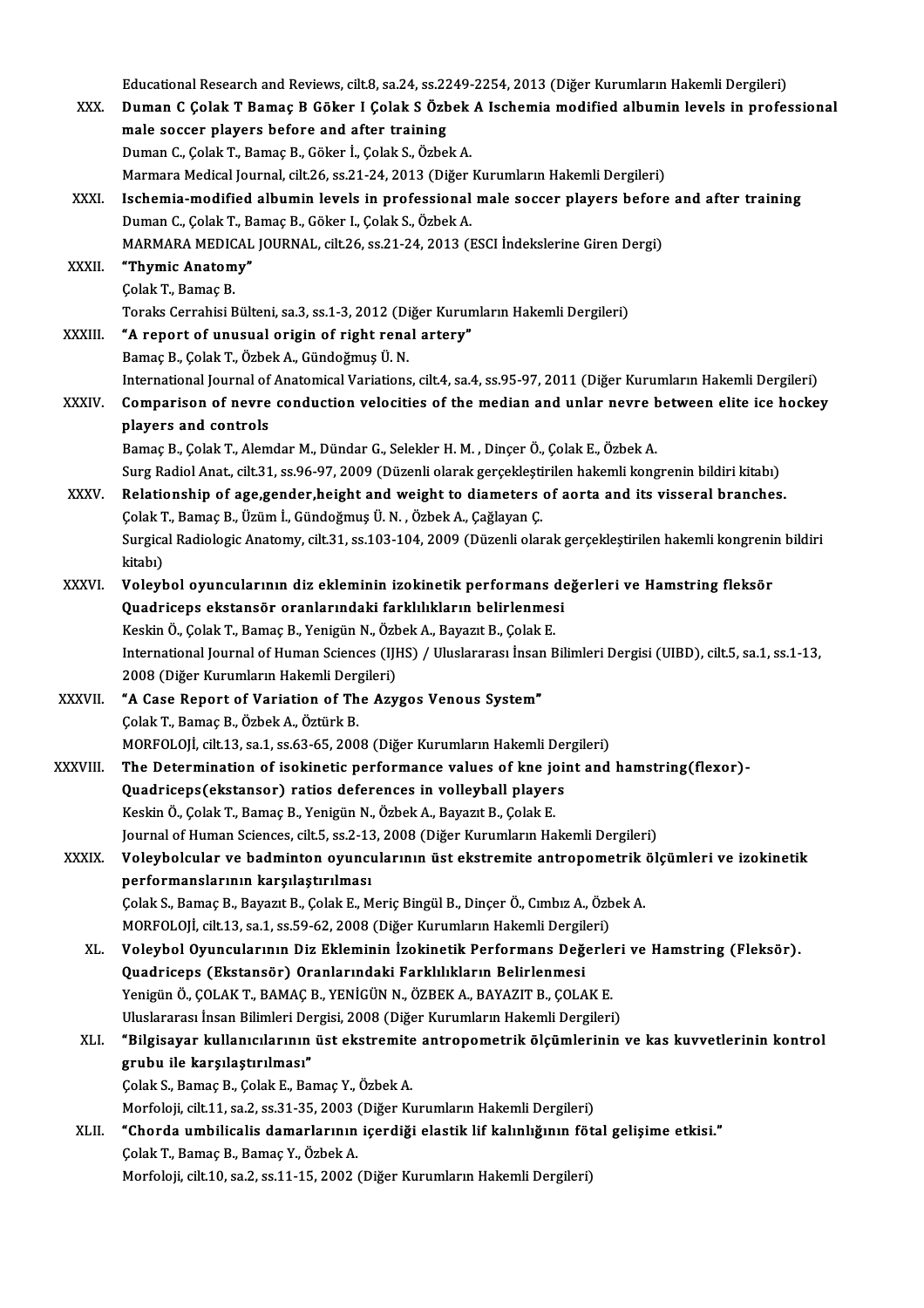## Kitap & Kitap Bölümleri

- I. "Tıp Terminolojisi ve Etimolojisi" e de kralje Bordmore<br>"Tip Terminolojisi ve Etii<br>Özbek A., Çolak T., Bamaç B.<br>Nobel Yayın Dağıtım Ankarı **"Tıp Terminolojisi ve Etimolojis**<br>Özbek A., Çolak T., Bamaç B.<br>Nobel Yayın Dağıtım, Ankara, 2020<br>Anatami ve Alt Bölümleri: Öğre
- Özbek A., Çolak T., Bamaç B.<br>Nobel Yayın Dağıtım, Ankara, 2020<br>II. **Anatomi ve Alt Bölümleri: Öğrenim Yöntemleri**<br>Çolak T., Bamaç B., Tekin Orha A. Nobel Yayın Dağıtım, Ankara, 202<br>**Anatomi ve Alt Bölümleri: Öğ**<br>Çolak T., Bamaç B., Tekin Orha A.<br>Dis Holimliği isin Anatomi'nin To Anatomi ve Alt Bölümleri: Öğrenim Yöntemleri<br>Çolak T., Bamaç B., Tekin Orha A.<br>Diş Hekimliği için Anatomi'nin Temelleri, Prof.Dr.Okan Bilge,Prof.Dr.Yiğit Uyanıkgil,Doç.Dr.Burak<br>Bilgeeneğlu Des Dr Servet Celik, Editön İstan Çolak T., Bamaç B., Tekin Orha A.<br>Diş Hekimliği için Anatomi'nin Temelleri, Prof.Dr.Okan Bilge,Prof.Dr.Yiğit Uyanıkgil,Doç.Dı<br>Bilecenoğlu,Doç.Dr.Servet Çelik, Editör, İstanbul Tıp Kitabevleri, İstanbul, ss.14-19, 2019<br>Anat Bilecenoğlu, Doç. Dr. Servet Çelik, Editör, İstanbul Tıp Kitabevleri, İstanbul, ss. 14-19, 2019<br>III. Anatomi ve Alt Bölümleri: Öğrenim Yöntemleri

Çolak T., Bamaç B., Tekin Orha A. Anatomi ve Alt Bölümleri: Öğrenim Yöntemleri<br>Çolak T., Bamaç B., Tekin Orha A.<br>Diş hekimliği için Anatomi'nin Temelleri, Prof. Dr. Okan Bilge,Prof. Dr. Yiğit Uyanıkgil,Doç. dr. Burak<br>Bilosonoğlu Doş. Dr. Servet Çolik, Edit Çolak T., Bamaç B., Tekin Orha A.<br>Diş hekimliği için Anatomi'nin Temelleri, Prof. Dr. Okan Bilge,Prof. Dr. Yiğit Uyanıkgil,Doç. dr. B<br>Bilecenoğlu,Doç. Dr. Servet Çelik, Editör, İstanbul Medikal Yayıncılık, İstanbul, ss.1-1 Bilecenoğlu, Doç. Dr. Servet Çelik, Editör, İstanbul Medikal Yayıncılık, İstanbul, ss.1-1156, 2019

# IV. Anatomi ve Alt Bölümleri

Diş Hekimliği İçin Anatomi'nin temelleri, Prof. Dr. Okan Bilge, Prof Dr. Yiğit Uyanıkgil, Doç dr. Burak Bilecenoğlu, ÇOLAK T., BAMAÇ B., TEKİN ORHA A.<br>Diş Hekimliği İçin Anatomi'nin temelleri, Prof. Dr. Okan Bilge, Prof Dr. Yiğit Uya<br>Doç. dr. Servet Çelik, Editör, İstanbul Tıp Kitap Evleri, İstanbul, ss.14-19, 2019<br>Bunun ve Bunun Bosluğu Doç. dr. Servet Çel<br><mark>Burun ve Burun</mark><br>Çolak T., Bamaç B.<br>NETTER Dis Holtin

# V. Burun ve Burun Boşluğu

Burun ve Burun Boşluğu<br>Çolak T., Bamaç B.<br>NETTER Diş Hekimleri için Baş ve Boyun Anatomisi, Prof.Dr.Mehmet Yıldırım,Prof.Dr.Hüseyin Avni Balcıoğlu,<br>Editör Günes Tıp Kitabeyleri, Ankara, se 275-210-2019. Çolak T., Bamaç B.<br>NETTER Diş Hekimleri için Baş ve Boyun Anatomisi, Pro:<br>Editör, Güneş Tıp Kitabevleri, Ankara, ss.275-310, 2019<br>Bunun ve Bunun Bosluğu Editör, Güneş Tıp Kitabevleri, Ankara, ss.275-310, 2019<br>VI. Burun ve Burun Boşluğu

ÇOLAKT.,BAMAÇB.

Buru<mark>n ve Burun Boşluğu</mark><br>ÇOLAK T., BAMAÇ B.<br>NETTER Diş Hekimleri için Baş ve Boyun Anatomisi, Prof.Dr.Mehmet Yıldırım, Prof.Dr.Hüseyin Avni Balcıoğlu,<br>Editën Günes Tıp Kitabeyleri, İstanbul 88.275.210.2019 ÇOLAK T., BAMAÇ B.<br>NETTER Diş Hekimleri için Baş ve Boyun Anatomisi, Prof.<br>Editör, Güneş Tıp Kitabevleri, İstanbul, ss.275-310, 2019<br>Diz ekleminin fonksiyenel anatomi ve biyemekani? NETTER Diş Hekimleri için Baş ve Boyun Anatomisi, Prof.D<br>Editör, Güneş Tıp Kitabevleri, İstanbul, ss.275-310, 2019<br>VII. Diz ekleminin fonksiyonel anatomi ve biyomekaniği<br>PAMAC P

# Editör, Gül<br>Diz eklem<br>BAMAÇ B.<br>Diz Yorala

BAMAÇ B.<br>Diz Yaralanmalarında Rehabilitasyon, , Editör, Hipokrat Kitabevi, Ankara, ss.3-30, 2016

# Hakemli Kongre / Sempozyum Bildiri Kitaplarında Yer Alan Yayınlar

I. "COVID-19 PANDEMİSİ SÜRECİNDE ZORUNLU OLARAK TIP FAKÜLTESİ ÖĞRENCİLERİNE UZAKTAN EMIT IRENGEZ 7 DEMIPOLYUM DIRIMI INCEPRITIRIN TOTTIRIH TUJTIRIH.<br>"COVID-19 PANDEMİSİ SÜRECİNDE ZORUNLU OLARAK TIP FAKÜLTESİ ÖĞRENCİLERİNE UZAKTAN<br>EĞİTİM YÖNTEMİ İLE ANLATILAN ANATOMİ DERSLERİNİN VERİMLİLİĞİNİN DEĞERLENDİRİ "COVID-19 PANDEMISI SÜRECINDE ZORUNLU<br>EĞİTİM YÖNTEMI İLE ANLATILAN ANATOMI I<br>Tekin Orha A., Kaçar H., Öz G. G. , Çolak T., Bamaç B.<br>Eth International Medical and Health Sciences Bese EĞİTİM YÖNTEMİ İLE ANLATILAN ANATOMİ DERSLERİNİN VERİMLİLİĞİNİN DEĞERLENDİRİLMES<br>Tekin Orha A., Kaçar H., Öz G. G. , Çolak T., Bamaç B.<br>5th International Medical and Health Sciences Research Congress, Ankara, Türkiye, 12 -

Tekin Orha A., Kaçar H., Öz G. G. , Çolak T., Bamaç B.<br>5th International Medical and Health Sciences Research Congress, Ankara, Türkiye, 12 - 13 Aralık 2020, ss.1-3<br>11. "Covid-19 pandemisi sürecinde Diş Hekimliği Fakül 5th International Medical and Health Sciences Research Congress, Ankara, Türkiye, 12 - 13 Aralık 2020, ss.<br>"Covid-19 pandemisi sürecinde Diş Hekimliği Fakültesi öğrencilerine zorunlu olarak Uzaktan I<br>Yöntemi ile anlatılan II. "Covid-19 pandemisi sürecinde Diş Hekimliği Fakültesi öğrencilerine zorunlu olarak Uzaktan Eğitim<br>Yöntemi ile anlatılan Anatomi derslerinde Kahoot! uygulama platformunun yeri(Ön Çalışma)"<br>Tekin Orha A., Çolak T., Hiçyı Yöntemi ile anlatılan Anatomi derslerinde Kahoot! uygulama platformunun yeri(Ön Çalışma)"

III. "Investigation of Healthy Life Perception After Anatomy Laboratories in Medical Faculty Students" Sivri İ., Tekin Orha A., Çolak T., Bamaç B., Çolak S. "Investigation of Healthy Life Perception After Anatomy Laboratories in Medical Faculty Student:<br>Sivri İ., Tekin Orha A., Çolak T., Bamaç B., Çolak S.<br>International Conference On New Horizons In Education, Praha, Çek Cumhu

Sivri İ., Tekin Orha A., Çolak T., Bamaç B., Çolak S.<br>International Conference On New Horizons In Education, Praha, Çek Cumhuriyeti, 3 - 05 Temmuz 2019, ss.3-4<br>IV. "Metaphors about the treatment of patients with joint, neu International Cor<br>**"Metaphors ab<br>rehabilitation"**<br>Tekin Orba A. Sir "Metaphors about the treatment of patients with joint, neurological and sports disorders durin<br>rehabilitation"<br>Tekin Orha A., Sivri İ., Kayabaşı E., Rende B., Çolak T., Bamaç B., Zorbozan B., Rahova G., İnan B., Talu A., e rehabilitation"<br>Tekin Orha A., Sivri İ., Kayabaşı E., Rende B., Çolak T., Bamaç B., Zorbozan B., Rahova G., İnan B., Talu A., et al.<br>International Conference On New Horizons In Education, Praha, Çek Cumhuriyeti, 3 - 05 Tem

- Tekin Orha A., Sivri İ., Kayabaşı E., Rende B., Çolak T., Bamaç B., Zorbozan B., Rahova G., İnan B., Tal<br>International Conference On New Horizons In Education, Praha, Çek Cumhuriyeti, 3 05 Temmuz 2<br>V. "Evaluation Of Atti International Conference On New Horizons In Education, Praha, Çek Cumhuriyeti, 3 - 05 Temmuz 2019,<br>**"Evaluation Of Attitudes Of Dentistry Students Towards Cadaver And Organ Donation"**<br>TAVAS O., ÇOLAK T., BAMAÇ B., SİVRİ İ. "Evaluation Of Attitudes Of Dentistry Students Towards Cadaver And Organ Donation"<br>TAVAS O., ÇOLAK T., BAMAÇ B., SİVRİ İ., YENER M. D. , ÖRS A., TEKİN ORHA A., GÜZELORDU D., ÇOLAK S.<br>INTE International Conference On New Ho TAVAS O., ÇOLAK T., BAMAÇ B., SİVRİ İ., YENER M. D. , ÖRS A., TEKİN ORHA A., GÜZELORDU D., ÇOLAK S.<br>INTE International Conference On New Horizons In Education, Paris, Fransa, 18 - 20 Temmuz 2018, cilt.1<br>VI. "Investigation
-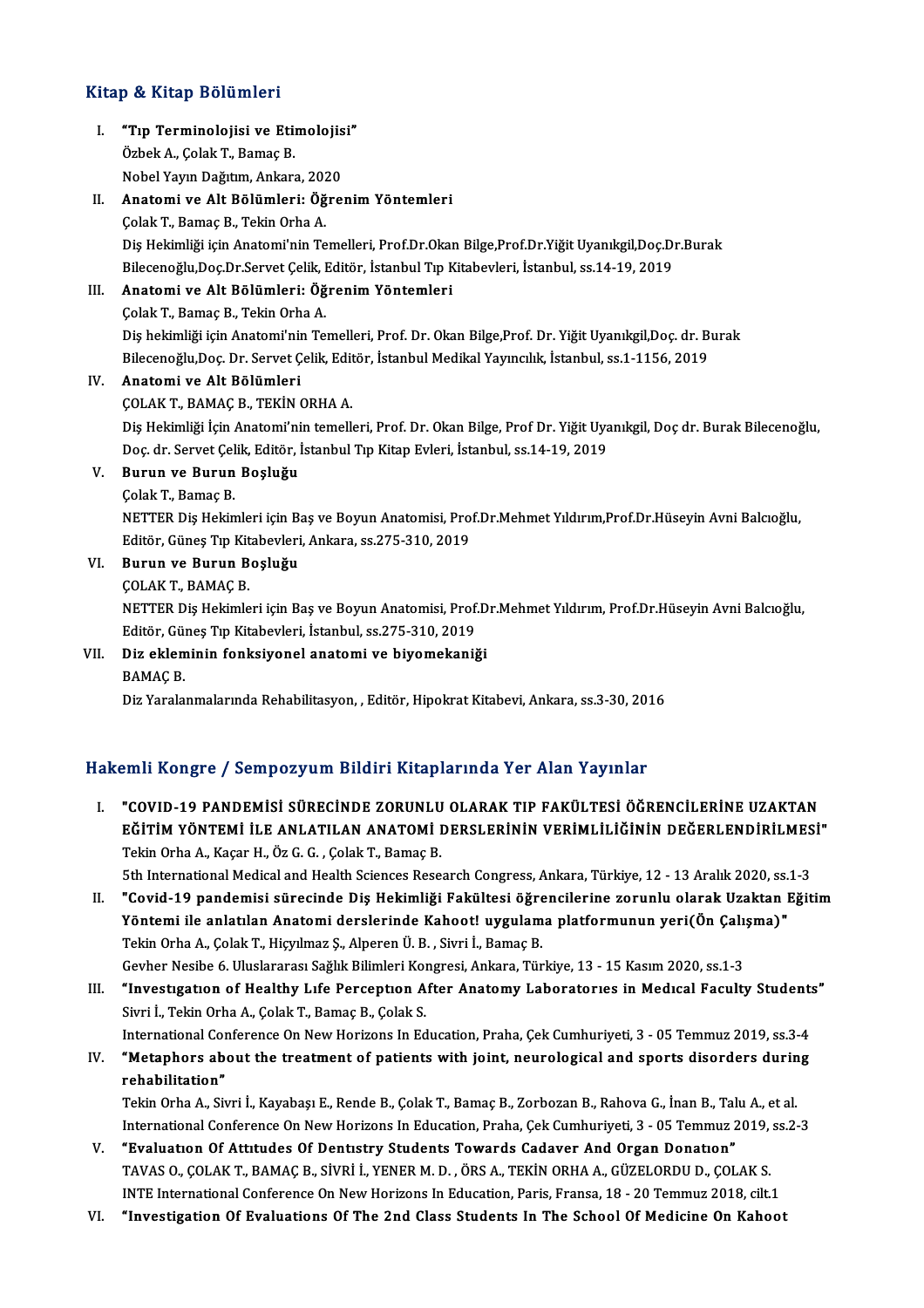Platform About Anatomy Education" SİVRİ İ.,ÇOLAKT.,BAMAÇB.,TAVASO.,AKSUE.,ÖZBEKA.,ÇOLAKS. INTE International Conference On New Horizons In Education, Paris, Fransa, 18 - 20 Temmuz 2018 SİVRİ İ., ÇOLAK T., BAMAÇ B., TAVAS O., AKSU E., ÖZBEK A., ÇOLAK S.<br>INTE International Conference On New Horizons In Education, Paris, Fransa, 18 - 20 Temmuz 2018<br>VII. "Determination Of Knowledge Levels On Traditional And **INTE International C**<br>"Determination Of<br>Medical Students"<br>ÖPS A. PAMAC P. ST "Determination Of Knowledge Levels On Traditional And Complementary Medical<br>Medical Students"<br>ÖRS A., BAMAÇ B., SİVRİ İ., TAVAS O., AKSU E., TAŞDEMİR R., ÇOLAK S., ÇOLAK T., GÜLİZAR B.<br>INTE International Conference On New Medical Students"<br>ÖRS A., BAMAÇ B., SİVRİ İ., TAVAS O., AKSU E., TAŞDEMİR R., ÇOLAK S., ÇOLAK T., GÜLİZAR B.<br>INTE International Conference On New Horizons In Education, Paris, Fransa, 18 - 20 Temmuz 2018<br>"Comparison Of Hoa ORS A., BAMAÇ B., SİVRİ İ., TAVAS O., AKSU E., TAŞDEMİR R., ÇOLAK S., ÇOLAK T., GÜLİZAR B.<br>INTE International Conference On New Horizons In Education, Paris, Fransa, 18 - 20 Temmuz 2018<br>VIII. "Comparison Of Healthy Life Be INTE International Conference On New Horizons In Education, Paris, Fransa, 18 - 20 Temmuz 2018<br>"Comparison Of Healthy Life Behavior Forms Of Undergraduate And Associate Students"<br>Acar D., Sivri İ., Tavas O., Çolak T., Yene International Conference On New Horizons In Education, Paris, Fransa, 18 - 20 Temmuz 2018 Acar D., Sivri İ., Tavas O., Çolak T., Yener M. D. , Bamaç B., Çolak S.<br>International Conference On New Horizons In Education, Paris, Fransa, 18 - 20 Temmuz 2018<br>IX. "Investigation of nerve conduction velocity of tibial ne International Cons<br>"Investigation of<br>soccer players"<br>AVSUE COLAVT "Investigation of nerve conduction velocity of tibial nerve, sural nerve and consocer players"<br>soccer players"<br>AKSU E., ÇOLAK T., SELEKLER H. M. , ÇOLAK E., MÜLAYİM S., SON M., BAMAÇ B., ÇOLAK S.<br>International Sumnosium en Soccer players"<br>AKSU E., ÇOLAK T., SELEKLER H. M. , ÇOLAK E., MÜLAYİM S., SON M., BAMAÇ B., ÇOLAK S.<br>International Symposium on Morphological Sciences (ISMS), PRAG, Çek Cumhuriyeti, 5 - 07 Temmuz 2018<br>INVESTIC ATION OE POS AKSU E., ÇOLAK T., SELEKLER H. M. , ÇOLAK E., MÜLAYİM S., SON M., BAMAÇ B., ÇOLAK S.<br>International Symposium on Morphological Sciences (ISMS), PRAG, Çek Cumhuriyeti, 5 - 07 Temmuz 2018<br>X. INVESTIGATION OF POSSIBLE OXIDATIV International Symposium on Morphologic<br>INVESTIGATION OF POSSIBLE OXIDA<br>RAT'xxS HEART AND AORTA TISSUE<br>Tecdemin B. Acer E. Colak T. Hung E. Ber INVESTIGATION OF POSSIBLE OXIDATIVE DAMAGE CAUSED BY FOR<br>RAT'xxS HEART AND AORTA TISSUE<br>Taşdemir R., Acar E., Çolak T., Hunç F., Bamaç B., Maral Kır H., Eraldemir F. C.<br>YYU International Symposium on Morphologiaal Sciences RAT'xxS HEART AND AORTA TISSUE<br>Taşdemir R., Acar E., Çolak T., Hunç F., Bamaç B., Maral Kır H., Eraldemir F. C.<br>XXVI International Symposium on Morphological Sciences (ISMS), Praha, Çek Cumhuriyeti, 5 - 07 Temmuz 2018,<br>ss. Taşdemir R., Acar E., Çolak T., Hunç F., Bamaç B., Maral Kır H., Eraldemir F. C. XI. "Examination of the Attention Level in the Anatomy Laboratory ExamProcess" ss.1-2<br>"Examination of the Attention Level in the Anatomy Laboratory Exam Process"<br>ÇOLAK T., TEKİN ORHA A., TAŞDEMİR R., YENER M. D. , ÖRS A., ÇOLAK S., BAMAÇ B., İNALTEKİN A.<br>International Conference en Lifelong Education International Conference on Lifelong Education and Leadership for All, ICLEL, Wroclaw, Polonya, 3 - 05 Temmuz<br>2018 COLAI<br>Intern<br>2018<br>Effect XII. Effect of the Storytelling Technique in the Anatomical Education of Medical Faculty 2018<br>Effect of the Storytelling Technique in the Anatomical Education of Me<br>ÇOLAK T., TEKİN ORHA A., tavas o., AKSU E., GÜZELORDU D., SİVRİ İ., BAMAÇ B.<br>International Conference en Lifeleng Education and Leadershin for All International Conference on Lifelong Education and Leadership for All, ICLEL 2018, Wroclaw, Polonya, 3 - 05<br>Temmuz 2018. cilt.4. ss.1 COLAK T., TEKİN ORHA A.<br>International Conference<br>Temmuz 2018, cilt.4, ss.1<br>Effect of the Sterutelli: XIII. Effect of the Storytelling Technique in the Anatomical Education of Medical Faculty Temmuz 2018, cilt.4, ss.1<br>Effect of the Storytelling Technique in the Anatomical Education<br>ÇOLAK T., Orha A. T. , TAVAS O., AKSU E., Guzelordu D., SİVRİ İ., BAMAÇ B.<br>4th International Conference on Lifelang Education and L 4th International Conference on Lifelong Education and Leadership for All (ICLEL), Wroclaw, Polonya, 3 - 05<br>Temmuz 2018, ss.118-122 COLAK T., Orha A. T. , TAVA<br>4th International Conference<br>Temmuz 2018, ss.118-122<br>Companieon of Vidnove 4th International Conference on Lifelong Education and Leadership for All (ICLEL), Wroclaw, Polonya, 3 - (<br>Temmuz 2018, ss.118-122<br>XIV. Comparison of Kidneys Between Healthy Group and Stress Group in Terms of Cortex-Me Temmuz 20<br>Compariso<br>Thickness<br>AVCAALAN Comparison of Kidneys Between Healthy Group and Stress Group<br>Thickness<br>AKÇAALAN M., YENER M. D. , AÇIKGÖZ Ş., ÇOLAK T., BAMAÇ B., CENGİZ N.<br>International Meeting on Education and Bessarsh in Health Sciences (IME Thickness<br>AKÇAALAN M., YENER M. D. , AÇIKGÖZ Ş., ÇOLAK T., BAMAÇ B., CENGİZ N.<br>International Meeting on Education and Research in Health Sciences (IMER-HS), İstanbul, Türkiye, 3 - 05 Kasım<br>2017. cilt.1 AKÇAALAN<br>Internation<br>2017, cilt.1<br>The Invest International Meeting on Education and Research in Health Sciences (IMER-HS), İstanbul, Türkiye, 3 - 05 Kasım<br>2017, cilt.1<br>XV. The Investigation of The Relationship Between Anthropometric Measurements and Muscle Streng 2017, cilt.1<br>The Investigation of The Relationship B<br>of Upper Extremity in Football Players<br>AKSUE COLAKT CÜZELOPDUD, VENEP M The Investigation of The Relationship Between Anthropometric Measur<br>of Upper Extremity in Football Players<br>AKSU E., ÇOLAK T., GÜZELORDU D., YENER M. D. , ÇOLAK S., BAMAÇ B., ÇOLAK E.<br>9 International Physical Education Teac of Upper Extremity in Football Players<br>AKSU E., ÇOLAK T., GÜZELORDU D., YENER M. D. , ÇOLAK S., BAMAÇ B., ÇOLAK E.<br>9.International Physical Education Teachers and Sports Instructors Congress, Antalya, Türkiye, 19 - 22 Ekim AKSU E., ÇOLAK T., GÜZELORDU D., YENER M. D. , ÇOLAK S., BAMAÇ B., ÇOLAK E.<br>9.International Physical Education Teachers and Sports Instructors Congress, Antalya, Türkiye, 19 - 22 Ekim 2017<br>XVI. Survey of medical students o 9.International Physical Education Teacher<br>Survey of medical students of Kocaeli<br>dissection, brain death and donation<br>BAMAC B. VENER M. D., COLAK T. TASDE Survey of medical students of Kocaeli University to assess their knowledge and attitudes<br>dissection, brain death and donation<br>BAMAÇ B., YENER M. D. , ÇOLAK T., TAŞDEMİR R., AKSU E., GÜZELORDU D., SİVRİ İ., ÖRS A., ÇOLAK S. dissection, brain death and donation<br>BAMAC B., YENER M. D., COLAK T., TASDEMİR R., AKSU E., GÜZELORDU D., SİVRİ İ., ÖRS A., COLAK S. XVII. Kocaeli Üniversitesi Tıp Fakültesi Öğrencilerinin Disseksiyon, Beyin Ölümü ve Organ Bağışı<br>Konusundaki Bilgi ve Tutumlarının Değerlendirilmesi 18 Ulusal Anatomi Kongresi, Bolu, Türkiye, 25 - 27 Eylül 2017 Kocaeli Üniversitesi Tıp Fakültesi Öğrencilerinin Disseksiyon, Beyin Ölümü ve Organ Bağ<br>Konusundaki Bilgi ve Tutumlarının Değerlendirilmesi<br>BAMAÇ B., YENER M. D. , ÇOLAK T., TAŞDEMİR R., AKSU E., GÜZELORDU D., SİVRİ İ., ÖR 18.Ulusal Anatomi Kongresi, Bolu, Türkiye, 25 - 27 Eylül 2017, cilt.1<br>Ratlarda Formaldehit İnhalasyonunun Myeloperoksidaz ve Hidroksiprolin Düzeyleri Üzerine Etkisi BAMAÇ B., YENER M. D. , ÇOLAK T., TAŞDEMİR R., AKSU E., GÜZELORDU D., SİVRİ İ., ÖRS A., ÇOLAK S.<br>18.Ulusal Anatomi Kongresi, Bolu, Türkiye, 25 - 27 Eylül 2017, cilt.1<br>XVIII. Ratlarda Formaldehit İnhalasyonunun Myeloper 18.Ulusal Anatomi Kongresi, Bolu, Türkiye, 25 - 27 Eylül 2017, cilt.1<br>Ratlarda Formaldehit İnhalasyonunun Myeloperoksidaz ve Hidroksiprolin Düzeyl<br>TAŞDEMİR R., ACAR E., ÇOLAK T., YENER M. D. , ERALDEMİR F. C. , MARAL KIR H Ratlarda Formaldehit İnhalasyonunun Myeloperoksid:<br>TAŞDEMİR R., ACAR E., ÇOLAK T., YENER M. D. , ERALDEMİR I<br>18. ULUSAL ANATOMİ KONGRESİ, Türkiye, 25 - 27 Eylül 2017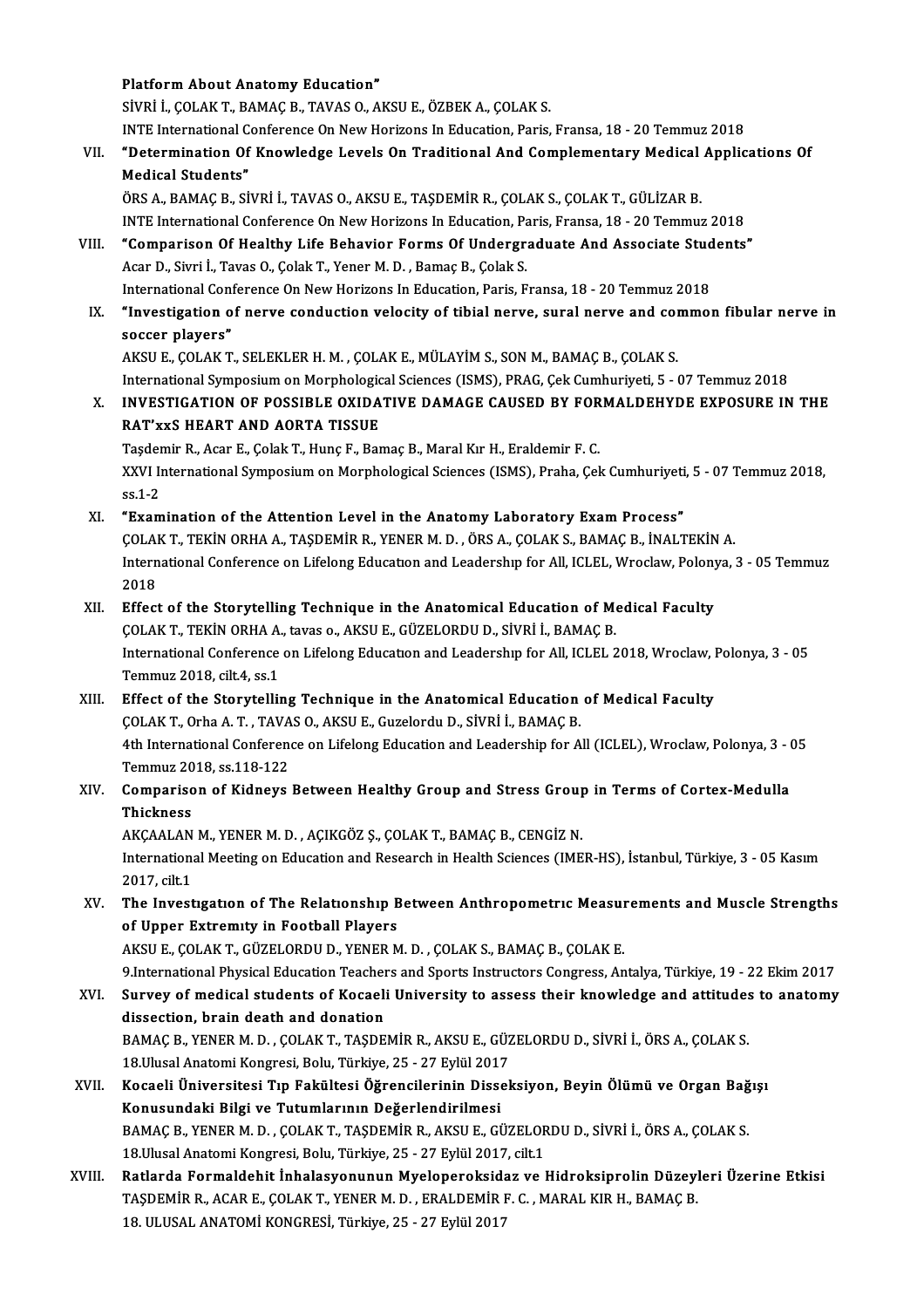XIX.<br>XIX. Ratlarda Formaldehit İnhalasyonunun Pankreas Dokusu Üzerine Etkisi<br>AKSUE ACARE COLAKT TASDEMİR B MARAL KIRH ERALDEMİRE G. GÜZ Ratlarda Formaldehit İnhalasyonunun Pankreas Dokusu Üzerine Etkisi<br>AKSU E., ACAR E., ÇOLAK T., TAŞDEMİR R., MARAL KIR H., ERALDEMİR F. C. , GÜZELORDU D., SİVRİ İ., BAMAÇ B.<br>19. HUJSAL ANATOMİ KONGRESİ Türkiye 25., 27 Erkil Ratlarda Formaldehit İnhalasyonunun Pankreas Dokus<br>AKSU E., ACAR E., ÇOLAK T., TAŞDEMİR R., MARAL KIR H., ERA<br>18. ULUSAL ANATOMİ KONGRESİ, Türkiye, 25 - 27 Eylül 2017<br>An Investisation of the Ensenemis Annreash te Spertsu AKSU E., ACAR E., ÇOLAK T., TAŞDEMİR R., MARAL KIR H., ERALDEMİR F. C. , GÜZELORDU D., SİVRİ İ., BAMAÇ<br>18. ULUSAL ANATOMI KONGRESİ, Türkiye, 25 - 27 Eylül 2017<br>XX. An Investigation of the Ergonomic Approach to Sportsme 18. ULUSAL ANATOMI KONGRESI, Türkiye, 25 - 27 Eylül 2017<br>An Investigation of the Ergonomic Approach to Sports<br>Complaint.<br>Colak S., Yener M. D., Colak T., Bamaç B., Colak E., Son M. An Investigation of the Ergonomic Approach to Sportsmen and Musculoskeletal System Related Complaint.<br>Çolak S., Yener M. D. , Çolak T., Bamaç B., Çolak E., Son M.<br>3rd. International Conference on Lifelong Education and Leadershıp(ICLEL2017, Porto, Portekiz, 12 - 14 Eylül<br>2017-SS 1-2 Colak S., Yene<br>3rd. Internat<br>2017, ss.1-2<br>The evoluat XXI. The evaluatıon of attıtudes of nursıng students about cadaver and organ donatıon 2017, ss.1-2<br>The evaluation of attitudes of nursing students about cadaver and organ donation<br>AKSU E., YENER M. D. , ÇOLAK T., TAŞDEMİR R., BAMAÇ B., ÇOLAK S., GÜZELORDU D., SİVRİ İ., ÖRS A.<br>(INTE 2017) International Confe (INTE 2017) International Conference On New Horizons In Education, Berlin, Almanya, 17 - 19 Temmuz 2017, cilt.1 AKSU<br>(INTE<br>cilt.1<br>The (INTE 2017) International Conference On New Horizons In Education, Berlin, Almanya, 17 - 19 Temmuz 2017,<br>cilt.1<br>XXII. The effect of publishing anatomy laboratory videos online on success of the students at school of cilt.1<br>The effect<br>medicine<br>siveti .cc The effect of publishing anatomy laboratory videos online on success of the students at<br>medicine<br>SİVRİ İ., ÇOLAK T., YENER M. D. , GÜZELORDU D., AKSU E., TAŞDEMİR R., BAMAÇ B., ÖRS A., ÇOLAK S.<br>International Conference On medicine<br>SİVRİ İ., ÇOLAK T., YENER M. D. , GÜZELORDU D., AKSU E., TAŞDEMİR R., BAMAÇ B., ÖRS A., ÇOLAK S.<br>International Conference On New Horizons In Education, Berlin, Almanya, 17 - 19 Temmuz 2017, cilt.1<br>Determlining the SİVRİ İ., ÇOLAK T., YENER M. D. , GÜZELORDU D., AKSU E., TAŞDEMİR R., BAMAÇ B., ÖRS A., ÇOLAK S.<br>International Conference On New Horizons In Education, Berlin, Almanya, 17 - 19 Temmuz 2017, cilt.1<br>XXIII. DetermIining t International Conference On Nev<br>Determlining the relationship<br>the amateur boxing athletes. Determlining the relationship between anthropometric, physical and muscle strength paramet<br>the amateur boxing athletes.<br>ÖRS A., ÇOLAK T., bal e., ÇOLAK S., SİVRİ İ., TAŞDEMİR R., YENER M. D. , GÜZELORDU D., AKSU E., BAMAÇ the amateur boxing athletes.<br>ÖRS A., ÇOLAK T., bal e., ÇOLAK S., SİVRİ İ., TAŞDEMİR R., YENER M. D. , GÜZELORDU D., AKSU E., BAMAÇ B.<br>45th Annual Conference of the Anatomical Society of Southern Africa (ASSA), Cape-Town, G ÖRS A., ÇOLAK T., bal e., ÇOLAK S., SİVRİ İ., TAŞDEMİR R., YENER M. D. , GÜZELORDU D., AKSU E., BAMAÇ B.<br>45th Annual Conference of the Anatomical Society of Southern Africa (ASSA), Cape-Town, Güney Afrika, 23<br>Nisan 2017 45th Annual Conference of the Anatomical Society of Southern Africa (ASSA), Cape-Town, Güney Afrika, 23 - 26<br>Nisan 2017<br>XXIV. "Büro çalışanlarında ergonomik yaklaşım ve buna bağlı oluşan kas-iskelet sitemi rahatsızlıkların "Büro çalışanlarında ergonomik yaklaşım ve buna bağlı oluşan kas-iskelet sitemi rahatsızlıklarının<br>araştırılması" ÇolakS.,GüzelorduD.,ÇolakT.,BamaçB.,Sivri İ.,ÇolakE.,ÖrsA. araştırılması"<br>Çolak S., Güzelordu D., Çolak T., Bamaç B., Sivri İ., Çolak E., Örs A.<br>2nd World Congress on Lifelong Education, Antalya, Türkiye, 14 - 15 Nisan 2017, cilt.1, ss.1-2<br>Evnloring the anatomy self efficeay helye Colak S., Güzelordu D., Colak T., Bamaç B., Sivri İ., Colak E., Örs A.<br>2nd World Congress on Lifelong Education, Antalya, Türkiye, 14 - 15 Nisan 2017, cilt.1, ss.1-2<br>XXV. Exploring the anatomy self efficacy beliefs of the 2nd World Congress on Lifelong Education, Antalya, Türkiye, 14 - 15 Nisan 2017, c<br>Exploring the anatomy self efficacy beliefs of the students of biomedical<br>Çolak T., Sivri İ., Yener M. D. , Güzelordu D., Taşdemir R., Aksu Exploring the anatomy self efficacy beliefs of the students of biomedical device technology prographic Colak T., Sivri İ., Yener M. D. , Güzelordu D., Taşdemir R., Aksu E., Bamaç B., Çolak S.<br>INTE 2016 International Confer Çolak T., Sivri İ., Yener M. D. , Güzelordu D., Taşdemir R., Aksu E., Bamaç B., Çolak S.<br>INTE 2016 International Conference On New Horizons In Education, Vienna, Avusturya, 13 - 15 Temmuz 2016,<br>ss.1-2 INTE 2016 International Conference On New Horizons In Education, Vienna, Avusturya, 13 - 15 Temmuz 2016,<br>ss.1-2<br>XXVI. The relationship between statistic self efficacy scores demografic characteristics and education level<br>o ss.1-2<br>The relationship between statistic self efficacy<br>of post graduate students masters PhD degree<br>Selak S. Sürelardu D. Bamae B. Selak T. Simi L. Sela of post graduate students masters PhD degree<br>Çolak S., Güzelordu D., Bamaç B., Çolak T., Sivri İ., Çolak E., Taşdemir R., Orha Tekin A. of post graduate students masters PhD degree<br>Çolak S., Güzelordu D., Bamaç B., Çolak T., Sivri İ., Çolak E., Taşdemir R., Orha Tekin A.<br>International Conference On New Horizons In Education INTE, Vienna, Avusturya, 13 - 15 Colak S., Güzelordu D., Bamaç B., Çolak T., Sivri İ., Çolak E., Taşdemir R., Orha Tekin A.<br>International Conference On New Horizons In Education INTE, Vienna, Avusturya, 13 - 15 Temmuz 2016, ss.1-2<br>XXVII. The relationship International Conference On New Horizons In Educat<br>The relationship between statistic self efficacy<br>of post graduate students masters PhD degree<br>COLAKS CÜZELOPDUD, COLAKT, PAMAC P. SİVPİ The relationship between statistic self efficacy scores demografic characteristics and education level<br>of post graduate students masters PhD degree<br>COLAK S., GÜZELORDU D., ÇOLAK T., BAMAÇ B., SİVRİ İ., ÇOLAK E., AKSU E., T COLAK S., GÜZELORDU D., COLAK T., BAMAC B., SİVRİ İ., COLAK E., AKSU E., TAŞDEMİR R., ORHA TEKİN A., SON M. COLAK S., GÜZELORDU D., COLAK T., BAMAC B., SİVRİ İ., COLAK E., AKSU E., TAŞDEMİR R., ORHA TEKİN A., SON M.<br>INTE 2016 International Conference On New Horizons In Education, VİYANA, Avusturya, 13 - 15 Temmuz 2016<br>XXVIII. Re INTE 2016 International Conference On New Horiz<br>Relationship between statistic self efficacy s<br>post graduate students masters PhD degree<br>COLAKS CÜZELOPDUD COLAKT PAMACP SU Relationship between statistic self efficacy scores demografic characteristics and edu<br>post graduate students masters PhD degree<br>ÇOLAK S., GÜZELORDU D., ÇOLAK T., BAMAÇ B., SİVRİ İ., ÇOLAK E., AKSU E., Orha Tekin A., SON M post graduate students masters PhD degree<br>ÇOLAK S., GÜZELORDU D., ÇOLAK T., BAMAÇ B., SİVRİ İ., ÇOLAK E., AKSU E., Orha Tekin A., SON M.<br>INTE 2016 International Conference On New Horizons In Education, Viyana, Avusturya, 1 COLAK S., GÜZELORDU D., COLAK T., BAMAC B., SİVRİ İ., COLAK E., AKSU E., Orha Tekin A., SON M.<br>INTE 2016 International Conference On New Horizons In Education, Viyana, Avusturya, 13 - 15 Temmuz 2016<br>XXIX. Exploring the ana INTE 2016 International Conference On New Horizons In Education, Viyana, Avustory<br>Exploring the anatomy self efficacy beliefs of the students of biomedical<br>Colak T., Sivri İ., Yener M. D. , Güzelordu D., Taşdemir R., Aksu Exploring the anatomy self efficacy beliefs of the students of biomedical device technology prograical device<br>Colak T., Sivri İ., Yener M. D. , Güzelordu D., Taşdemir R., Aksu E., Bamaç B., Çolak S.<br>International Conferenc Colak T., Sivri İ., Yener M. D. , Güzelordu D., Taşdemir R., Aksu E., Bamaç B., Colak S.<br>International Conference On New Horizons In Education, INTE, Vienna, Avusturya, 13 - 15 Temm<br>XXX. Hemşirelik öğrencilerinin anatomi d International Conference On New Horizons In Education, INTE, Vienna, Avusturya, 13 - 15 Temmuz 2016, ss.3-4<br>Hemşirelik öğrencilerinin anatomi dersi öz yeterlilik inanç düzeylerinin belirlenmesi<br>TAŞDEMİR R., SİVRİ İ., GÜZEL Hemşirelik öğrencilerinin anatomi dersi öz yeterlilik inanç düzeylerinin beliri<br>TAŞDEMİR R., SİVRİ İ., GÜZELORDU D., YENER M. D. , AKSU E., ÇOLAK S., BAMAÇ B., ÇOL.<br>International Congresses on Education ERPA 2016, Bosna-He TAŞDEMİR R., SİVRİ İ., GÜZELORDU D., YENER M. D. , AKSU E., ÇOLAK S., BAMAÇ B., ÇOLAK T.<br>International Congresses on Education ERPA 2016, Bosna-Hersek, 2 - 05 Haziran 2016<br>XXXI. Hemşirelik öğrencilerinin anatomi dersi International Congresses on Educati<br>Hemşirelik öğrencilerinin anatol<br>and Herzegovina 2 5 June 2016<br>Teademin P. Sivni L. Güzelendu D. Ve and Herzegovina 2 5 June 2016<br>Taşdemir R., Sivri İ., Güzelordu D., Yener M. D. , Aksu E., Çolak S., Bamaç B., Çolak T. International Congresses on Education ERPA 2016, Sarajevo, Bosna-Hersek, 2 - 05 Haziran 2016, ss.1-2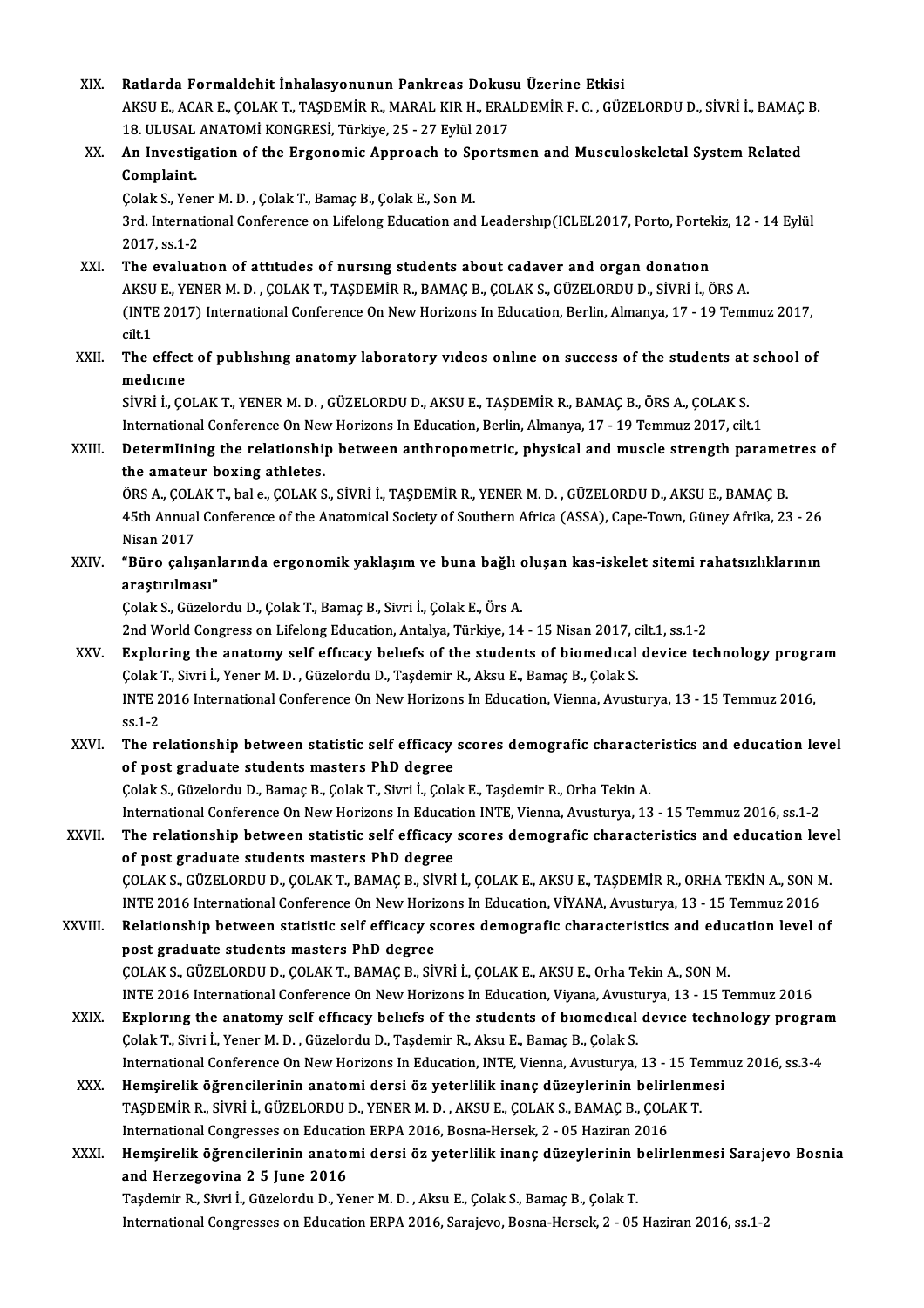| Determination of nursing students' self-efficacy belief levels in anatomy lectures<br>XXXII.<br>TAŞDEMİR R., SİVRİ İ., Guzelordu D., Yener M. D. , AKSU E., ÇOLAK S., BAMAÇ B., ÇOLAK T.<br>ERPA International Congresses on Education (ERPA), Sarajevo, Bosna-Hersek, 2 - 04 Haziran 2016, cilt.31<br>The postgraduate students' (masters, PhD) metaphors about education of statistic<br>XXXIII.<br>ÇOLAK S., Yener M. D., ÇOLAK E., TAŞDEMİR R., ÇOLAK T., BAMAÇ B., SON M.<br>ERPA International Congresses on Education (ERPA), Sarajevo, Bosna-Hersek, 2 - 04 Haziran 2016, cilt.31<br>Metaphors about computer education of first year nursing students<br>XXXIV.<br>ÇOLAK S., Guzelordu D., Yener M. D., TAŞDEMİR R., Topal A., BAMAÇ B., ÇOLAK T.<br>ERPA International Congresses on Education (ERPA), Athens, Yunanistan, 4 - 07 Haziran 2015, cilt.26<br>Effect of Surgical and Natural Menopause on Proximal Femur Morphometry in Obese Women<br>XXXV.<br>Sertel Meyvacı S., Bamaç B., Duran B., Çolak T., Memişoğlu K.<br>110th Annual Meeting/ 31. Arbeitsagung Der Anatomischen Gesellschaft, Würzburg, Almanya, 23 - 25 Eylül 2015,<br>ss 1 2<br><b>XXXVI</b><br>The Comparison Of Self Efficacy Beliefs Of Anatomy Between The First And The Second Class<br><b>Students In Medical School</b><br>TAȘDEMIR R., ÇOLAK S., SIVRI I., YENER M. D., GÜZELORDU D., ÇOLAK T., BAMAÇ B., Rahova G.<br>International Conference on New Horizons in Education 2015, 10 - 12 Haziran 2015<br>Farklı kuvvet antrenmanlarının iki vücut geliştirme sporcusunun izokinetik kas kuvvetleri ve<br>antropometik vücut ölçümleri üzerine etkisi<br>Tevfik K., Çolak E., Yener M. D., Çolak T., Bamaç B., Taşdemir R., Sivri İ., Güzelordu D.<br>Uluslar arası Spor Bilimleri Araştırma Kongresi, İzmir, Türkiye, 10 - 13 Eylül 2015, ss.1-2<br>Farklı kuvvet antrenmanlarının iki vücut geliştirme sporcusunun izokinetik kas kuvvetleri ve<br>antropometrik vücut ölçümleri üzerine etkisi<br>Kerkeser T., ÇOLAK E., YENER M. D., ÇOLAK T., BAMAÇ B., TAŞDEMİR R., SİVRİ İ., GÜZELORDU D.<br>ULUSLARARASI SPOR BİLİMLERİ ARAŞTIRMA KONGRESİ, 10 - 13 Eylül 2015<br>Evaluation of the median sacral artery in 30 postmortem specimens<br><b>XXXIX</b><br>Bamaç B., Çolak T., Ceylan F. S., Kurnaz S., Gündoğmuş Ü. N.<br>110th Annual Meeting/ 31. Arbeitsagung Der Anatomischen Gesellschaft, Würzburg, Almanya, 23 - 25 Eylül 2015,<br>$ss1 - 2$<br>The comparison of Self Efficacy Beliefs of Anatomy between the first and the second class students<br>XL.<br>in medical school<br>Taşdemir R., Çolak S., Sivri İ., Yener M. D., Güzelordu D., Çolak T., Bamaç B.<br>International Conference On New Horizons In Education, Barcelona, İspanya, 10 - 12 Haziran 2015, ss.1-2<br>Metaphors about Computer Education of First Class Nursing Students<br>XLI.<br>Çolak S., Güzelordu D., Yener M. D., Taşdemir R., Deveci Topal A., Bamaç B., Çolak T.<br>ERPA International Congresses on Education, Athens, Yunanistan, 3 - 07 Haziran 2015, ss.1-2<br>Effect of age and gender on the eye and orbit Anthropometry<br>XLII.<br>Sertel Meyvacı S., Bamaç B., Çolak T., Şengöz A.<br>International Congress of Anthropological Science, Ankara, Türkiye, 9 - 11 Nisan 2015, ss.1-2<br>Before and after the committee of anatomy students of medicine s metaphors about anatomy<br>XLIII.<br>education<br>Taşdemir R., Çolak T., Bamaç B., Yener M.D., Aksu E., Özbek A.<br>ANATOMİ GÜNLERİ, Gaziantep, Türkiye, 26 - 28 Şubat 2015, ss 1-2<br>The effect of surplus lumbal vertebrae to static and dynamic of vertebtal column<br>XLIV.<br>Taşdemir R., Aksu E., Sertel Meyvacı S., Yener M. D., Çolak T., Bamaç B.<br>109. Annual Meeting Anatomische Gesellschaft, Salzburg, Austria, Salzburg, Avusturya, 24 - 27 Eylül 2014, ss.1-2<br>The obese swimmers even though exercise identification of body flat parameters with the method of<br>XLV.<br>bioelectrical impedence analysis<br>Sertel Meyvacı S., Çolak T., Bamaç B., Taşdemir R., Aksu E.<br>16. Ulusal Anatomi Kongresi, Malatya, Türkiye, Malatya, Türkiye, 11 - 14 Eylül 2014, ss.1-2<br>Opinions of students who have taken anatomy lesson at university regarding the anatomy labarotary<br>XLVI. |          |  |
|-------------------------------------------------------------------------------------------------------------------------------------------------------------------------------------------------------------------------------------------------------------------------------------------------------------------------------------------------------------------------------------------------------------------------------------------------------------------------------------------------------------------------------------------------------------------------------------------------------------------------------------------------------------------------------------------------------------------------------------------------------------------------------------------------------------------------------------------------------------------------------------------------------------------------------------------------------------------------------------------------------------------------------------------------------------------------------------------------------------------------------------------------------------------------------------------------------------------------------------------------------------------------------------------------------------------------------------------------------------------------------------------------------------------------------------------------------------------------------------------------------------------------------------------------------------------------------------------------------------------------------------------------------------------------------------------------------------------------------------------------------------------------------------------------------------------------------------------------------------------------------------------------------------------------------------------------------------------------------------------------------------------------------------------------------------------------------------------------------------------------------------------------------------------------------------------------------------------------------------------------------------------------------------------------------------------------------------------------------------------------------------------------------------------------------------------------------------------------------------------------------------------------------------------------------------------------------------------------------------------------------------------------------------------------------------------------------------------------------------------------------------------------------------------------------------------------------------------------------------------------------------------------------------------------------------------------------------------------------------------------------------------------------------------------------------------------------------------------------------------------------------------------------------------------------------------------------------------------------------------------------------------------------------------------------------------------------------------------------------------------------------------------------------------------------------------------------------------------------------------------------------------------------------------------------------------------------------------------------------------------------------------------------------------------------------------------------------------------------------------------------------------------------------------------------------------------------------------------------------------------------------------------------------------------------------------------------------------------------------------------------------------------------------------------------------------------------------------------------------------------------------------------------------------------------------------------------------------------------------------------------------------------|----------|--|
|                                                                                                                                                                                                                                                                                                                                                                                                                                                                                                                                                                                                                                                                                                                                                                                                                                                                                                                                                                                                                                                                                                                                                                                                                                                                                                                                                                                                                                                                                                                                                                                                                                                                                                                                                                                                                                                                                                                                                                                                                                                                                                                                                                                                                                                                                                                                                                                                                                                                                                                                                                                                                                                                                                                                                                                                                                                                                                                                                                                                                                                                                                                                                                                                                                                                                                                                                                                                                                                                                                                                                                                                                                                                                                                                                                                                                                                                                                                                                                                                                                                                                                                                                                                                                                                                         |          |  |
|                                                                                                                                                                                                                                                                                                                                                                                                                                                                                                                                                                                                                                                                                                                                                                                                                                                                                                                                                                                                                                                                                                                                                                                                                                                                                                                                                                                                                                                                                                                                                                                                                                                                                                                                                                                                                                                                                                                                                                                                                                                                                                                                                                                                                                                                                                                                                                                                                                                                                                                                                                                                                                                                                                                                                                                                                                                                                                                                                                                                                                                                                                                                                                                                                                                                                                                                                                                                                                                                                                                                                                                                                                                                                                                                                                                                                                                                                                                                                                                                                                                                                                                                                                                                                                                                         |          |  |
|                                                                                                                                                                                                                                                                                                                                                                                                                                                                                                                                                                                                                                                                                                                                                                                                                                                                                                                                                                                                                                                                                                                                                                                                                                                                                                                                                                                                                                                                                                                                                                                                                                                                                                                                                                                                                                                                                                                                                                                                                                                                                                                                                                                                                                                                                                                                                                                                                                                                                                                                                                                                                                                                                                                                                                                                                                                                                                                                                                                                                                                                                                                                                                                                                                                                                                                                                                                                                                                                                                                                                                                                                                                                                                                                                                                                                                                                                                                                                                                                                                                                                                                                                                                                                                                                         |          |  |
|                                                                                                                                                                                                                                                                                                                                                                                                                                                                                                                                                                                                                                                                                                                                                                                                                                                                                                                                                                                                                                                                                                                                                                                                                                                                                                                                                                                                                                                                                                                                                                                                                                                                                                                                                                                                                                                                                                                                                                                                                                                                                                                                                                                                                                                                                                                                                                                                                                                                                                                                                                                                                                                                                                                                                                                                                                                                                                                                                                                                                                                                                                                                                                                                                                                                                                                                                                                                                                                                                                                                                                                                                                                                                                                                                                                                                                                                                                                                                                                                                                                                                                                                                                                                                                                                         |          |  |
|                                                                                                                                                                                                                                                                                                                                                                                                                                                                                                                                                                                                                                                                                                                                                                                                                                                                                                                                                                                                                                                                                                                                                                                                                                                                                                                                                                                                                                                                                                                                                                                                                                                                                                                                                                                                                                                                                                                                                                                                                                                                                                                                                                                                                                                                                                                                                                                                                                                                                                                                                                                                                                                                                                                                                                                                                                                                                                                                                                                                                                                                                                                                                                                                                                                                                                                                                                                                                                                                                                                                                                                                                                                                                                                                                                                                                                                                                                                                                                                                                                                                                                                                                                                                                                                                         |          |  |
|                                                                                                                                                                                                                                                                                                                                                                                                                                                                                                                                                                                                                                                                                                                                                                                                                                                                                                                                                                                                                                                                                                                                                                                                                                                                                                                                                                                                                                                                                                                                                                                                                                                                                                                                                                                                                                                                                                                                                                                                                                                                                                                                                                                                                                                                                                                                                                                                                                                                                                                                                                                                                                                                                                                                                                                                                                                                                                                                                                                                                                                                                                                                                                                                                                                                                                                                                                                                                                                                                                                                                                                                                                                                                                                                                                                                                                                                                                                                                                                                                                                                                                                                                                                                                                                                         |          |  |
|                                                                                                                                                                                                                                                                                                                                                                                                                                                                                                                                                                                                                                                                                                                                                                                                                                                                                                                                                                                                                                                                                                                                                                                                                                                                                                                                                                                                                                                                                                                                                                                                                                                                                                                                                                                                                                                                                                                                                                                                                                                                                                                                                                                                                                                                                                                                                                                                                                                                                                                                                                                                                                                                                                                                                                                                                                                                                                                                                                                                                                                                                                                                                                                                                                                                                                                                                                                                                                                                                                                                                                                                                                                                                                                                                                                                                                                                                                                                                                                                                                                                                                                                                                                                                                                                         |          |  |
|                                                                                                                                                                                                                                                                                                                                                                                                                                                                                                                                                                                                                                                                                                                                                                                                                                                                                                                                                                                                                                                                                                                                                                                                                                                                                                                                                                                                                                                                                                                                                                                                                                                                                                                                                                                                                                                                                                                                                                                                                                                                                                                                                                                                                                                                                                                                                                                                                                                                                                                                                                                                                                                                                                                                                                                                                                                                                                                                                                                                                                                                                                                                                                                                                                                                                                                                                                                                                                                                                                                                                                                                                                                                                                                                                                                                                                                                                                                                                                                                                                                                                                                                                                                                                                                                         |          |  |
|                                                                                                                                                                                                                                                                                                                                                                                                                                                                                                                                                                                                                                                                                                                                                                                                                                                                                                                                                                                                                                                                                                                                                                                                                                                                                                                                                                                                                                                                                                                                                                                                                                                                                                                                                                                                                                                                                                                                                                                                                                                                                                                                                                                                                                                                                                                                                                                                                                                                                                                                                                                                                                                                                                                                                                                                                                                                                                                                                                                                                                                                                                                                                                                                                                                                                                                                                                                                                                                                                                                                                                                                                                                                                                                                                                                                                                                                                                                                                                                                                                                                                                                                                                                                                                                                         |          |  |
|                                                                                                                                                                                                                                                                                                                                                                                                                                                                                                                                                                                                                                                                                                                                                                                                                                                                                                                                                                                                                                                                                                                                                                                                                                                                                                                                                                                                                                                                                                                                                                                                                                                                                                                                                                                                                                                                                                                                                                                                                                                                                                                                                                                                                                                                                                                                                                                                                                                                                                                                                                                                                                                                                                                                                                                                                                                                                                                                                                                                                                                                                                                                                                                                                                                                                                                                                                                                                                                                                                                                                                                                                                                                                                                                                                                                                                                                                                                                                                                                                                                                                                                                                                                                                                                                         |          |  |
|                                                                                                                                                                                                                                                                                                                                                                                                                                                                                                                                                                                                                                                                                                                                                                                                                                                                                                                                                                                                                                                                                                                                                                                                                                                                                                                                                                                                                                                                                                                                                                                                                                                                                                                                                                                                                                                                                                                                                                                                                                                                                                                                                                                                                                                                                                                                                                                                                                                                                                                                                                                                                                                                                                                                                                                                                                                                                                                                                                                                                                                                                                                                                                                                                                                                                                                                                                                                                                                                                                                                                                                                                                                                                                                                                                                                                                                                                                                                                                                                                                                                                                                                                                                                                                                                         |          |  |
|                                                                                                                                                                                                                                                                                                                                                                                                                                                                                                                                                                                                                                                                                                                                                                                                                                                                                                                                                                                                                                                                                                                                                                                                                                                                                                                                                                                                                                                                                                                                                                                                                                                                                                                                                                                                                                                                                                                                                                                                                                                                                                                                                                                                                                                                                                                                                                                                                                                                                                                                                                                                                                                                                                                                                                                                                                                                                                                                                                                                                                                                                                                                                                                                                                                                                                                                                                                                                                                                                                                                                                                                                                                                                                                                                                                                                                                                                                                                                                                                                                                                                                                                                                                                                                                                         |          |  |
|                                                                                                                                                                                                                                                                                                                                                                                                                                                                                                                                                                                                                                                                                                                                                                                                                                                                                                                                                                                                                                                                                                                                                                                                                                                                                                                                                                                                                                                                                                                                                                                                                                                                                                                                                                                                                                                                                                                                                                                                                                                                                                                                                                                                                                                                                                                                                                                                                                                                                                                                                                                                                                                                                                                                                                                                                                                                                                                                                                                                                                                                                                                                                                                                                                                                                                                                                                                                                                                                                                                                                                                                                                                                                                                                                                                                                                                                                                                                                                                                                                                                                                                                                                                                                                                                         |          |  |
|                                                                                                                                                                                                                                                                                                                                                                                                                                                                                                                                                                                                                                                                                                                                                                                                                                                                                                                                                                                                                                                                                                                                                                                                                                                                                                                                                                                                                                                                                                                                                                                                                                                                                                                                                                                                                                                                                                                                                                                                                                                                                                                                                                                                                                                                                                                                                                                                                                                                                                                                                                                                                                                                                                                                                                                                                                                                                                                                                                                                                                                                                                                                                                                                                                                                                                                                                                                                                                                                                                                                                                                                                                                                                                                                                                                                                                                                                                                                                                                                                                                                                                                                                                                                                                                                         |          |  |
|                                                                                                                                                                                                                                                                                                                                                                                                                                                                                                                                                                                                                                                                                                                                                                                                                                                                                                                                                                                                                                                                                                                                                                                                                                                                                                                                                                                                                                                                                                                                                                                                                                                                                                                                                                                                                                                                                                                                                                                                                                                                                                                                                                                                                                                                                                                                                                                                                                                                                                                                                                                                                                                                                                                                                                                                                                                                                                                                                                                                                                                                                                                                                                                                                                                                                                                                                                                                                                                                                                                                                                                                                                                                                                                                                                                                                                                                                                                                                                                                                                                                                                                                                                                                                                                                         |          |  |
|                                                                                                                                                                                                                                                                                                                                                                                                                                                                                                                                                                                                                                                                                                                                                                                                                                                                                                                                                                                                                                                                                                                                                                                                                                                                                                                                                                                                                                                                                                                                                                                                                                                                                                                                                                                                                                                                                                                                                                                                                                                                                                                                                                                                                                                                                                                                                                                                                                                                                                                                                                                                                                                                                                                                                                                                                                                                                                                                                                                                                                                                                                                                                                                                                                                                                                                                                                                                                                                                                                                                                                                                                                                                                                                                                                                                                                                                                                                                                                                                                                                                                                                                                                                                                                                                         |          |  |
|                                                                                                                                                                                                                                                                                                                                                                                                                                                                                                                                                                                                                                                                                                                                                                                                                                                                                                                                                                                                                                                                                                                                                                                                                                                                                                                                                                                                                                                                                                                                                                                                                                                                                                                                                                                                                                                                                                                                                                                                                                                                                                                                                                                                                                                                                                                                                                                                                                                                                                                                                                                                                                                                                                                                                                                                                                                                                                                                                                                                                                                                                                                                                                                                                                                                                                                                                                                                                                                                                                                                                                                                                                                                                                                                                                                                                                                                                                                                                                                                                                                                                                                                                                                                                                                                         |          |  |
|                                                                                                                                                                                                                                                                                                                                                                                                                                                                                                                                                                                                                                                                                                                                                                                                                                                                                                                                                                                                                                                                                                                                                                                                                                                                                                                                                                                                                                                                                                                                                                                                                                                                                                                                                                                                                                                                                                                                                                                                                                                                                                                                                                                                                                                                                                                                                                                                                                                                                                                                                                                                                                                                                                                                                                                                                                                                                                                                                                                                                                                                                                                                                                                                                                                                                                                                                                                                                                                                                                                                                                                                                                                                                                                                                                                                                                                                                                                                                                                                                                                                                                                                                                                                                                                                         | XXXVII.  |  |
|                                                                                                                                                                                                                                                                                                                                                                                                                                                                                                                                                                                                                                                                                                                                                                                                                                                                                                                                                                                                                                                                                                                                                                                                                                                                                                                                                                                                                                                                                                                                                                                                                                                                                                                                                                                                                                                                                                                                                                                                                                                                                                                                                                                                                                                                                                                                                                                                                                                                                                                                                                                                                                                                                                                                                                                                                                                                                                                                                                                                                                                                                                                                                                                                                                                                                                                                                                                                                                                                                                                                                                                                                                                                                                                                                                                                                                                                                                                                                                                                                                                                                                                                                                                                                                                                         |          |  |
|                                                                                                                                                                                                                                                                                                                                                                                                                                                                                                                                                                                                                                                                                                                                                                                                                                                                                                                                                                                                                                                                                                                                                                                                                                                                                                                                                                                                                                                                                                                                                                                                                                                                                                                                                                                                                                                                                                                                                                                                                                                                                                                                                                                                                                                                                                                                                                                                                                                                                                                                                                                                                                                                                                                                                                                                                                                                                                                                                                                                                                                                                                                                                                                                                                                                                                                                                                                                                                                                                                                                                                                                                                                                                                                                                                                                                                                                                                                                                                                                                                                                                                                                                                                                                                                                         |          |  |
|                                                                                                                                                                                                                                                                                                                                                                                                                                                                                                                                                                                                                                                                                                                                                                                                                                                                                                                                                                                                                                                                                                                                                                                                                                                                                                                                                                                                                                                                                                                                                                                                                                                                                                                                                                                                                                                                                                                                                                                                                                                                                                                                                                                                                                                                                                                                                                                                                                                                                                                                                                                                                                                                                                                                                                                                                                                                                                                                                                                                                                                                                                                                                                                                                                                                                                                                                                                                                                                                                                                                                                                                                                                                                                                                                                                                                                                                                                                                                                                                                                                                                                                                                                                                                                                                         |          |  |
|                                                                                                                                                                                                                                                                                                                                                                                                                                                                                                                                                                                                                                                                                                                                                                                                                                                                                                                                                                                                                                                                                                                                                                                                                                                                                                                                                                                                                                                                                                                                                                                                                                                                                                                                                                                                                                                                                                                                                                                                                                                                                                                                                                                                                                                                                                                                                                                                                                                                                                                                                                                                                                                                                                                                                                                                                                                                                                                                                                                                                                                                                                                                                                                                                                                                                                                                                                                                                                                                                                                                                                                                                                                                                                                                                                                                                                                                                                                                                                                                                                                                                                                                                                                                                                                                         | XXXVIII. |  |
|                                                                                                                                                                                                                                                                                                                                                                                                                                                                                                                                                                                                                                                                                                                                                                                                                                                                                                                                                                                                                                                                                                                                                                                                                                                                                                                                                                                                                                                                                                                                                                                                                                                                                                                                                                                                                                                                                                                                                                                                                                                                                                                                                                                                                                                                                                                                                                                                                                                                                                                                                                                                                                                                                                                                                                                                                                                                                                                                                                                                                                                                                                                                                                                                                                                                                                                                                                                                                                                                                                                                                                                                                                                                                                                                                                                                                                                                                                                                                                                                                                                                                                                                                                                                                                                                         |          |  |
|                                                                                                                                                                                                                                                                                                                                                                                                                                                                                                                                                                                                                                                                                                                                                                                                                                                                                                                                                                                                                                                                                                                                                                                                                                                                                                                                                                                                                                                                                                                                                                                                                                                                                                                                                                                                                                                                                                                                                                                                                                                                                                                                                                                                                                                                                                                                                                                                                                                                                                                                                                                                                                                                                                                                                                                                                                                                                                                                                                                                                                                                                                                                                                                                                                                                                                                                                                                                                                                                                                                                                                                                                                                                                                                                                                                                                                                                                                                                                                                                                                                                                                                                                                                                                                                                         |          |  |
|                                                                                                                                                                                                                                                                                                                                                                                                                                                                                                                                                                                                                                                                                                                                                                                                                                                                                                                                                                                                                                                                                                                                                                                                                                                                                                                                                                                                                                                                                                                                                                                                                                                                                                                                                                                                                                                                                                                                                                                                                                                                                                                                                                                                                                                                                                                                                                                                                                                                                                                                                                                                                                                                                                                                                                                                                                                                                                                                                                                                                                                                                                                                                                                                                                                                                                                                                                                                                                                                                                                                                                                                                                                                                                                                                                                                                                                                                                                                                                                                                                                                                                                                                                                                                                                                         |          |  |
|                                                                                                                                                                                                                                                                                                                                                                                                                                                                                                                                                                                                                                                                                                                                                                                                                                                                                                                                                                                                                                                                                                                                                                                                                                                                                                                                                                                                                                                                                                                                                                                                                                                                                                                                                                                                                                                                                                                                                                                                                                                                                                                                                                                                                                                                                                                                                                                                                                                                                                                                                                                                                                                                                                                                                                                                                                                                                                                                                                                                                                                                                                                                                                                                                                                                                                                                                                                                                                                                                                                                                                                                                                                                                                                                                                                                                                                                                                                                                                                                                                                                                                                                                                                                                                                                         |          |  |
|                                                                                                                                                                                                                                                                                                                                                                                                                                                                                                                                                                                                                                                                                                                                                                                                                                                                                                                                                                                                                                                                                                                                                                                                                                                                                                                                                                                                                                                                                                                                                                                                                                                                                                                                                                                                                                                                                                                                                                                                                                                                                                                                                                                                                                                                                                                                                                                                                                                                                                                                                                                                                                                                                                                                                                                                                                                                                                                                                                                                                                                                                                                                                                                                                                                                                                                                                                                                                                                                                                                                                                                                                                                                                                                                                                                                                                                                                                                                                                                                                                                                                                                                                                                                                                                                         |          |  |
|                                                                                                                                                                                                                                                                                                                                                                                                                                                                                                                                                                                                                                                                                                                                                                                                                                                                                                                                                                                                                                                                                                                                                                                                                                                                                                                                                                                                                                                                                                                                                                                                                                                                                                                                                                                                                                                                                                                                                                                                                                                                                                                                                                                                                                                                                                                                                                                                                                                                                                                                                                                                                                                                                                                                                                                                                                                                                                                                                                                                                                                                                                                                                                                                                                                                                                                                                                                                                                                                                                                                                                                                                                                                                                                                                                                                                                                                                                                                                                                                                                                                                                                                                                                                                                                                         |          |  |
|                                                                                                                                                                                                                                                                                                                                                                                                                                                                                                                                                                                                                                                                                                                                                                                                                                                                                                                                                                                                                                                                                                                                                                                                                                                                                                                                                                                                                                                                                                                                                                                                                                                                                                                                                                                                                                                                                                                                                                                                                                                                                                                                                                                                                                                                                                                                                                                                                                                                                                                                                                                                                                                                                                                                                                                                                                                                                                                                                                                                                                                                                                                                                                                                                                                                                                                                                                                                                                                                                                                                                                                                                                                                                                                                                                                                                                                                                                                                                                                                                                                                                                                                                                                                                                                                         |          |  |
|                                                                                                                                                                                                                                                                                                                                                                                                                                                                                                                                                                                                                                                                                                                                                                                                                                                                                                                                                                                                                                                                                                                                                                                                                                                                                                                                                                                                                                                                                                                                                                                                                                                                                                                                                                                                                                                                                                                                                                                                                                                                                                                                                                                                                                                                                                                                                                                                                                                                                                                                                                                                                                                                                                                                                                                                                                                                                                                                                                                                                                                                                                                                                                                                                                                                                                                                                                                                                                                                                                                                                                                                                                                                                                                                                                                                                                                                                                                                                                                                                                                                                                                                                                                                                                                                         |          |  |
|                                                                                                                                                                                                                                                                                                                                                                                                                                                                                                                                                                                                                                                                                                                                                                                                                                                                                                                                                                                                                                                                                                                                                                                                                                                                                                                                                                                                                                                                                                                                                                                                                                                                                                                                                                                                                                                                                                                                                                                                                                                                                                                                                                                                                                                                                                                                                                                                                                                                                                                                                                                                                                                                                                                                                                                                                                                                                                                                                                                                                                                                                                                                                                                                                                                                                                                                                                                                                                                                                                                                                                                                                                                                                                                                                                                                                                                                                                                                                                                                                                                                                                                                                                                                                                                                         |          |  |
|                                                                                                                                                                                                                                                                                                                                                                                                                                                                                                                                                                                                                                                                                                                                                                                                                                                                                                                                                                                                                                                                                                                                                                                                                                                                                                                                                                                                                                                                                                                                                                                                                                                                                                                                                                                                                                                                                                                                                                                                                                                                                                                                                                                                                                                                                                                                                                                                                                                                                                                                                                                                                                                                                                                                                                                                                                                                                                                                                                                                                                                                                                                                                                                                                                                                                                                                                                                                                                                                                                                                                                                                                                                                                                                                                                                                                                                                                                                                                                                                                                                                                                                                                                                                                                                                         |          |  |
|                                                                                                                                                                                                                                                                                                                                                                                                                                                                                                                                                                                                                                                                                                                                                                                                                                                                                                                                                                                                                                                                                                                                                                                                                                                                                                                                                                                                                                                                                                                                                                                                                                                                                                                                                                                                                                                                                                                                                                                                                                                                                                                                                                                                                                                                                                                                                                                                                                                                                                                                                                                                                                                                                                                                                                                                                                                                                                                                                                                                                                                                                                                                                                                                                                                                                                                                                                                                                                                                                                                                                                                                                                                                                                                                                                                                                                                                                                                                                                                                                                                                                                                                                                                                                                                                         |          |  |
|                                                                                                                                                                                                                                                                                                                                                                                                                                                                                                                                                                                                                                                                                                                                                                                                                                                                                                                                                                                                                                                                                                                                                                                                                                                                                                                                                                                                                                                                                                                                                                                                                                                                                                                                                                                                                                                                                                                                                                                                                                                                                                                                                                                                                                                                                                                                                                                                                                                                                                                                                                                                                                                                                                                                                                                                                                                                                                                                                                                                                                                                                                                                                                                                                                                                                                                                                                                                                                                                                                                                                                                                                                                                                                                                                                                                                                                                                                                                                                                                                                                                                                                                                                                                                                                                         |          |  |
|                                                                                                                                                                                                                                                                                                                                                                                                                                                                                                                                                                                                                                                                                                                                                                                                                                                                                                                                                                                                                                                                                                                                                                                                                                                                                                                                                                                                                                                                                                                                                                                                                                                                                                                                                                                                                                                                                                                                                                                                                                                                                                                                                                                                                                                                                                                                                                                                                                                                                                                                                                                                                                                                                                                                                                                                                                                                                                                                                                                                                                                                                                                                                                                                                                                                                                                                                                                                                                                                                                                                                                                                                                                                                                                                                                                                                                                                                                                                                                                                                                                                                                                                                                                                                                                                         |          |  |
|                                                                                                                                                                                                                                                                                                                                                                                                                                                                                                                                                                                                                                                                                                                                                                                                                                                                                                                                                                                                                                                                                                                                                                                                                                                                                                                                                                                                                                                                                                                                                                                                                                                                                                                                                                                                                                                                                                                                                                                                                                                                                                                                                                                                                                                                                                                                                                                                                                                                                                                                                                                                                                                                                                                                                                                                                                                                                                                                                                                                                                                                                                                                                                                                                                                                                                                                                                                                                                                                                                                                                                                                                                                                                                                                                                                                                                                                                                                                                                                                                                                                                                                                                                                                                                                                         |          |  |
|                                                                                                                                                                                                                                                                                                                                                                                                                                                                                                                                                                                                                                                                                                                                                                                                                                                                                                                                                                                                                                                                                                                                                                                                                                                                                                                                                                                                                                                                                                                                                                                                                                                                                                                                                                                                                                                                                                                                                                                                                                                                                                                                                                                                                                                                                                                                                                                                                                                                                                                                                                                                                                                                                                                                                                                                                                                                                                                                                                                                                                                                                                                                                                                                                                                                                                                                                                                                                                                                                                                                                                                                                                                                                                                                                                                                                                                                                                                                                                                                                                                                                                                                                                                                                                                                         |          |  |
|                                                                                                                                                                                                                                                                                                                                                                                                                                                                                                                                                                                                                                                                                                                                                                                                                                                                                                                                                                                                                                                                                                                                                                                                                                                                                                                                                                                                                                                                                                                                                                                                                                                                                                                                                                                                                                                                                                                                                                                                                                                                                                                                                                                                                                                                                                                                                                                                                                                                                                                                                                                                                                                                                                                                                                                                                                                                                                                                                                                                                                                                                                                                                                                                                                                                                                                                                                                                                                                                                                                                                                                                                                                                                                                                                                                                                                                                                                                                                                                                                                                                                                                                                                                                                                                                         |          |  |
|                                                                                                                                                                                                                                                                                                                                                                                                                                                                                                                                                                                                                                                                                                                                                                                                                                                                                                                                                                                                                                                                                                                                                                                                                                                                                                                                                                                                                                                                                                                                                                                                                                                                                                                                                                                                                                                                                                                                                                                                                                                                                                                                                                                                                                                                                                                                                                                                                                                                                                                                                                                                                                                                                                                                                                                                                                                                                                                                                                                                                                                                                                                                                                                                                                                                                                                                                                                                                                                                                                                                                                                                                                                                                                                                                                                                                                                                                                                                                                                                                                                                                                                                                                                                                                                                         |          |  |
|                                                                                                                                                                                                                                                                                                                                                                                                                                                                                                                                                                                                                                                                                                                                                                                                                                                                                                                                                                                                                                                                                                                                                                                                                                                                                                                                                                                                                                                                                                                                                                                                                                                                                                                                                                                                                                                                                                                                                                                                                                                                                                                                                                                                                                                                                                                                                                                                                                                                                                                                                                                                                                                                                                                                                                                                                                                                                                                                                                                                                                                                                                                                                                                                                                                                                                                                                                                                                                                                                                                                                                                                                                                                                                                                                                                                                                                                                                                                                                                                                                                                                                                                                                                                                                                                         |          |  |
|                                                                                                                                                                                                                                                                                                                                                                                                                                                                                                                                                                                                                                                                                                                                                                                                                                                                                                                                                                                                                                                                                                                                                                                                                                                                                                                                                                                                                                                                                                                                                                                                                                                                                                                                                                                                                                                                                                                                                                                                                                                                                                                                                                                                                                                                                                                                                                                                                                                                                                                                                                                                                                                                                                                                                                                                                                                                                                                                                                                                                                                                                                                                                                                                                                                                                                                                                                                                                                                                                                                                                                                                                                                                                                                                                                                                                                                                                                                                                                                                                                                                                                                                                                                                                                                                         |          |  |
|                                                                                                                                                                                                                                                                                                                                                                                                                                                                                                                                                                                                                                                                                                                                                                                                                                                                                                                                                                                                                                                                                                                                                                                                                                                                                                                                                                                                                                                                                                                                                                                                                                                                                                                                                                                                                                                                                                                                                                                                                                                                                                                                                                                                                                                                                                                                                                                                                                                                                                                                                                                                                                                                                                                                                                                                                                                                                                                                                                                                                                                                                                                                                                                                                                                                                                                                                                                                                                                                                                                                                                                                                                                                                                                                                                                                                                                                                                                                                                                                                                                                                                                                                                                                                                                                         |          |  |
|                                                                                                                                                                                                                                                                                                                                                                                                                                                                                                                                                                                                                                                                                                                                                                                                                                                                                                                                                                                                                                                                                                                                                                                                                                                                                                                                                                                                                                                                                                                                                                                                                                                                                                                                                                                                                                                                                                                                                                                                                                                                                                                                                                                                                                                                                                                                                                                                                                                                                                                                                                                                                                                                                                                                                                                                                                                                                                                                                                                                                                                                                                                                                                                                                                                                                                                                                                                                                                                                                                                                                                                                                                                                                                                                                                                                                                                                                                                                                                                                                                                                                                                                                                                                                                                                         |          |  |
|                                                                                                                                                                                                                                                                                                                                                                                                                                                                                                                                                                                                                                                                                                                                                                                                                                                                                                                                                                                                                                                                                                                                                                                                                                                                                                                                                                                                                                                                                                                                                                                                                                                                                                                                                                                                                                                                                                                                                                                                                                                                                                                                                                                                                                                                                                                                                                                                                                                                                                                                                                                                                                                                                                                                                                                                                                                                                                                                                                                                                                                                                                                                                                                                                                                                                                                                                                                                                                                                                                                                                                                                                                                                                                                                                                                                                                                                                                                                                                                                                                                                                                                                                                                                                                                                         |          |  |
|                                                                                                                                                                                                                                                                                                                                                                                                                                                                                                                                                                                                                                                                                                                                                                                                                                                                                                                                                                                                                                                                                                                                                                                                                                                                                                                                                                                                                                                                                                                                                                                                                                                                                                                                                                                                                                                                                                                                                                                                                                                                                                                                                                                                                                                                                                                                                                                                                                                                                                                                                                                                                                                                                                                                                                                                                                                                                                                                                                                                                                                                                                                                                                                                                                                                                                                                                                                                                                                                                                                                                                                                                                                                                                                                                                                                                                                                                                                                                                                                                                                                                                                                                                                                                                                                         |          |  |
|                                                                                                                                                                                                                                                                                                                                                                                                                                                                                                                                                                                                                                                                                                                                                                                                                                                                                                                                                                                                                                                                                                                                                                                                                                                                                                                                                                                                                                                                                                                                                                                                                                                                                                                                                                                                                                                                                                                                                                                                                                                                                                                                                                                                                                                                                                                                                                                                                                                                                                                                                                                                                                                                                                                                                                                                                                                                                                                                                                                                                                                                                                                                                                                                                                                                                                                                                                                                                                                                                                                                                                                                                                                                                                                                                                                                                                                                                                                                                                                                                                                                                                                                                                                                                                                                         |          |  |
|                                                                                                                                                                                                                                                                                                                                                                                                                                                                                                                                                                                                                                                                                                                                                                                                                                                                                                                                                                                                                                                                                                                                                                                                                                                                                                                                                                                                                                                                                                                                                                                                                                                                                                                                                                                                                                                                                                                                                                                                                                                                                                                                                                                                                                                                                                                                                                                                                                                                                                                                                                                                                                                                                                                                                                                                                                                                                                                                                                                                                                                                                                                                                                                                                                                                                                                                                                                                                                                                                                                                                                                                                                                                                                                                                                                                                                                                                                                                                                                                                                                                                                                                                                                                                                                                         |          |  |
|                                                                                                                                                                                                                                                                                                                                                                                                                                                                                                                                                                                                                                                                                                                                                                                                                                                                                                                                                                                                                                                                                                                                                                                                                                                                                                                                                                                                                                                                                                                                                                                                                                                                                                                                                                                                                                                                                                                                                                                                                                                                                                                                                                                                                                                                                                                                                                                                                                                                                                                                                                                                                                                                                                                                                                                                                                                                                                                                                                                                                                                                                                                                                                                                                                                                                                                                                                                                                                                                                                                                                                                                                                                                                                                                                                                                                                                                                                                                                                                                                                                                                                                                                                                                                                                                         |          |  |
|                                                                                                                                                                                                                                                                                                                                                                                                                                                                                                                                                                                                                                                                                                                                                                                                                                                                                                                                                                                                                                                                                                                                                                                                                                                                                                                                                                                                                                                                                                                                                                                                                                                                                                                                                                                                                                                                                                                                                                                                                                                                                                                                                                                                                                                                                                                                                                                                                                                                                                                                                                                                                                                                                                                                                                                                                                                                                                                                                                                                                                                                                                                                                                                                                                                                                                                                                                                                                                                                                                                                                                                                                                                                                                                                                                                                                                                                                                                                                                                                                                                                                                                                                                                                                                                                         |          |  |
|                                                                                                                                                                                                                                                                                                                                                                                                                                                                                                                                                                                                                                                                                                                                                                                                                                                                                                                                                                                                                                                                                                                                                                                                                                                                                                                                                                                                                                                                                                                                                                                                                                                                                                                                                                                                                                                                                                                                                                                                                                                                                                                                                                                                                                                                                                                                                                                                                                                                                                                                                                                                                                                                                                                                                                                                                                                                                                                                                                                                                                                                                                                                                                                                                                                                                                                                                                                                                                                                                                                                                                                                                                                                                                                                                                                                                                                                                                                                                                                                                                                                                                                                                                                                                                                                         |          |  |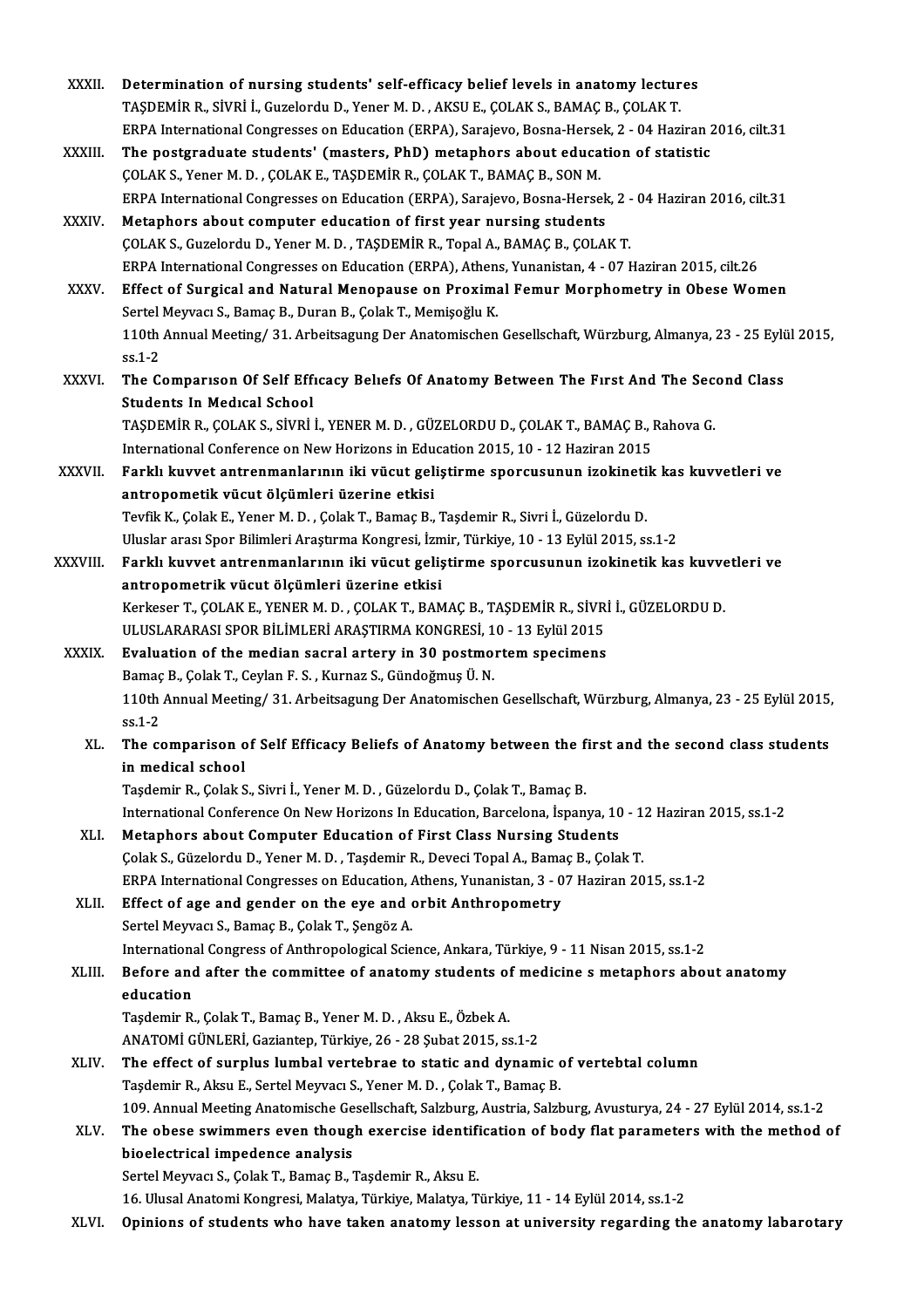education

education<br>ÇOLAK T., BAMAÇ B., ÖZBEK A., TAŞDEMİR R., AKSU E., YENER M. D.<br>INTE. 25. - 27 Harinan 2014 education<br>ÇOLAK T., BAMAÇ B., ÖZBEK<br>INTE, 25 - 27 Haziran 2014<br>Oninion of Students Who

COLAK T., BAMAC B., ÖZBEK A., TAŞDEMİR R., AKSU E., YENER M. D.<br>INTE, 25 - 27 Haziran 2014<br>XLVII. Opinion of Students Who have Taken Anatomy Lesson At University Regarding the Anatomy<br>Laberatory Education Universiteds Anat INTE, 25 - 27 Haziran 2014<br>Opinion of Students Who have Taken Anatomy Lesson At University Regarding the Anatomy<br>Laboratory Education Üniversitede Anatomi Dersi Alan Öğrencilerin Anatomi Labarotuvarına İlişkin<br>Görüşleri Opinion o<br>Laborator<br>Görüşleri<br><sup>Colak T. Bo</sup>

Çolak T., Bamaç B., Özbek A., Taşdemir R., Aksu E., Yener M.D.

International Conference On New Horizons In Education, INTE 2014, Paris, Fransa, 25 - 27 Haziran 2014, ss.1-2 XLVIII. "Neurophysiological findings of long term computer users with musculoskeletal pain" Bamaç B., Çolak S., Dündar G., Selekler H. M., Taşkıran M.Y., Çolak T., Balcı E. **"Neurophysiological findings of long term computer users with musculoskeletal pain"**<br>Bamaç B., Çolak S., Dündar G., Selekler H. M. , Taşkıran M. Y. , Çolak T., Balcı E.<br>4th Joint Meeting of the Bone Research Society and t Bamaç B., Çolak S., Dündar G., Selek<br>4th Joint Meeting of the Bone Rese:<br>Krallık, 4 - 05 Eylül 2013, ss.46-47<br>"Effects of repeatedly beadups

- 4th Joint Meeting of the Bone Research Society and the British Orthopaedic Research Society, Oxford, Birleşik<br>Krallık, 4 05 Eylül 2013, ss.46-47<br>XLIX. "Effects of repeatedly heading a soccer ball on serum levels of two n Krallık, 4 - 05 Eylül 2013, ss.46-47<br>"Effects of repeatedly heading a soccer ball on seritissue bdnf and ngf in professional soccer players" "Effects of repeatedly heading a soccer ball on serum levels of two neurotrophic factors of brain 56th Annual Meeting of the German Society for Neuropathology and Neuroanatomy, Stuttgart, Almanya, 21 - 24<br>Eylül 2011, ss.267-268 Bamaç B., Sönmez Tamer G., Çolak T., Çolak E., Seyrek E., Duman C., Çolak S., Özbek A.
	- L. Effect of Using the Mouse on the Median, Ulnar and Radial Nerve Motor Conduction Velocities Eylül 2011, ss.267-268<br>Effect of Using the Mouse on the Median, Ulnar and Radial Nerve Mot<br>Çolak S., Bamaç B., Taşkıran M.Y. , Selekler H. M. , Dündar G., Çolak T., Özbek A.<br>Y.W.h. National Congress of Anatomy with Interna Effect of Using the Mouse on the Median, Ulnar and Radial Nerve Motor Conduction Velocities<br>Çolak S., Bamaç B., Taşkıran M. Y. , Selekler H. M. , Dündar G., Çolak T., Özbek A.<br>XIIIth National Congress of Anatomy with Inter Colak S., Bam<br>XIIIth Nation<br>2010, ss.1-2<br>Evaluation XIIIth National Congress of Anatomy with International participation, Lefkoşa, Kıbrıs (Kktc), 28 Ekim - 01 Kası<br>2010, ss.1-2<br>LI. Evaluation of Nerves Conduction Velocities of the Median, Ulnar and Radial Nerves of Basketba

# 2010, ss.1-2<br>LI. Evaluation of Nerves Conduction Velocities of the Median, Ulnar and Radial Nerves of Basketball<br>Players Evaluation of Nerves Conduction Velocities of the Median, Ulnar and Radial Nerves of Basket<br>Players<br>ÇOLAK T., BAMAÇ B., ÇOLAK S., BAYAZIT B., DEMİRCİ D., MERİÇ BİNGÜL B., DÜNDAR G., SELEKLER H. M. ,<br>RAHADIR T. K., ÖZREK A

Pl<mark>ayers</mark><br>ÇOLAK T., BAMAÇ B., ÇOL.<br>BAHADIR T. K. , ÖZBEK A.<br>Anatomisebe Cesellsebeft COLAK T., BAMAC B., COLAK S., BAYAZIT B., DEMİRCİ D., MERİÇ BİNGÜL B., DÜNDAR G., S<br>BAHADIR T. K. , ÖZBEK A.<br>Anatomische Gesellschaft 105th Annual Meeting, Hamburg, Almanya, 26 - 29 Mart 2010<br>Study of narve transmission sp

BAHADIR T. K., ÖZBEK A.<br>Anatomische Gesellschaft 105th Annual Meeting, Hamburg, Almanya, 26 - 29 Mart 2010<br>LII. Study of nerve transmission speeds of lower extremities of ice hockey players<br>Dinger Ö. Colak T. Taglaran M. V Anatomische Gesellschaft 105th Annual Meeting, Hamburg, Almanya, 26 - 29 Ma<br>Study of nerve transmission speeds of lower extremities of ice hockey<br>Dinçer Ö., Çolak T., Taşkıran M. Y. , Bamaç B., Selekler H. M. , Alemdar M., Study of nerve transmission speeds of lower extremities of 1ce hockey players<br>Dinçer Ö., Çolak T., Taşkıran M. Y. , Bamaç B., Selekler H. M. , Alemdar M., Çolak S.<br>The 11th ICHPER.SD Europe Regional Congress&Exposition, An Dinçer Ö., Çolak T., Taşkıran M. Y. , Bamaç B., Selekler H. M. , Alemdar M., Çolak S.<br>The 11th ICHPER.SD Europe Regional Congress&Exposition, Antalya, Türkiye, 22 - 24 Nisan 2009, ss.555-556<br>LIII. Insertion Du Muscle Long

# The 11th I<mark>(</mark><br>Insertion<br>Variation<br><sup>RAMAC B</sup> LIII. Insertion Du Muscle Long Extenseur Du Pouce Non Commun Et La Significance Clinique De Cette<br>Variation<br>BAMAÇ B., ÇOLAK T., ÖZBEK A., TEKİN ORHA A.

90ème Congres De L'association des Morphologistes, 5 - 07 Haziran 2008

BAMAÇ B., ÇOLAK T., ÖZBEK A., TEKİN ORHA A.<br>90ème Congres De L'association des Morphologistes, 5 - 07 Haziran 2008<br>LIV. Isokinetic performance in elite volleyball and basketball players Bologna ITALY BAMAÇ B., ÇOLAK T., ÖZBEK A., ÇOLAK S., CİNEL Y., KESKİN Ö.<br>XIV Conference on Sports Traumatology and Rehabilitation, 9 - 10 Nisan 2005 Isokinetic performance in elite volleyball and basketball players Bolo<br>BAMAÇ B., ÇOLAK T., ÖZBEK A., ÇOLAK S., CİNEL Y., KESKİN Ö.<br>XIV Conference on Sports Traumatology and Rehabilitation, 9 - 10 Nisan 2005<br>Comparison of S

LV. Comparison of Some Antropometric and Morphological Characteristics Between Ice Hockey Players XIV Conference on Sports Traumatology and Rehabilitation, 9 - 10 Nisan 2005<br>Comparison of Some Antropometric and Morphological Characteristics Between Ice Hockey Players<br>and a Control Group in Kocaeli B10 Çolak T Gönener A Comparis<br>and a Co<br>Y Atalı L<br>Colak T. C and a Control Group in Kocaeli B10 Çolak T Gönener A Bamaç B S<br>Y Atalı L<br>Çolak T., Gönener A., Bamaç B., Sertbaş K., Taşkıran M. Y. , Özbek A., Atalı L.<br><sup>9th Annual Congress of the Europen Collage of Sport Science Salzburg</sup> Y Atalı L<br>Çolak T., Gönener A., Bamaç B., Sertbaş K., Taşkıran M. Y. , Özbek A., Atalı L.<br>8th Annual Congress of the Europen College of Sport Science, Salzburg, Avusturya, 3 - 05 Eylül 2003<br>Narve Conduction Studies of Lowe

Colak T., Gönener A., Bamaç B., Sertbaş K., Taşkıran M. Y. , Özbek A., Atalı L.<br>8th Annual Congress of the Europen College of Sport Science, Salzburg, Av<br>LVI. Nerve Conduction Studies of Lower Extremities in Runners

- 
- 8th Annual Congress of the Europen College of Sport Science, Salzbur<br>Nerve Conduction Studies of Lower Extremities in Runners<br>ÇOLAK T., BAMAÇ B., GÖNENER A., ÖZBEK A., BUDAK E. F. , BAMAÇ Y.<br>1. Joint Mosting of FACA AACA, COLAK T., BAMAC B., GÖNENER A., ÖZBEK A., BUDAK E. F., BAMAC Y.
- COLAK T., BAMAÇ B., GÖNENER A., ÖZBEK A., BUDAK E. F. , BAMAÇ Y.<br>1. Joint Meeting of EACA AACA, Graz, Avusturya, 7 11 Temmuz 2003<br>LVII. Comparison Of Some Antropometric and Morphological Characteristics Between Ice Hocke 1. Joint Meeting of EACA AACA, Graz, Avusturya, 7 - 11 Temmuz 2003<br>Comparison Of Some Antropometric and Morphological Characteristics Between Ice<br>And Control Group In Kocaeli<br>COLAK T., GÖNENER A., BAMAC B., SERTBAS K., TAS Comparison Of Some Antropometric and Morphological Characteristics Between Ice<br>And Control Group In Kocaeli<br>COLAK T., GÖNENER A., BAMAÇ B., SERTBAŞ K., TAŞKIRAN M.Y. , ÖZBEK A., BAMAÇ Y., ATALI L.<br>8 th Annual Congress Euro

And Control Group In Kocaeli<br>ÇOLAK T., GÖNENER A., BAMAÇ B., SERTBAŞ K., TAŞKIRAN M. Y. , ÖZBEK A., BAMAÇ Y., ATALI L.<br>8 th Annual Congress European College Of Sport Science, Salzburg, Avusturya, 9 - 12 Temmuz 2003<br>Structu COLAK T., GÖNENER A., BAMAC B., SERTBAŞ K., TAŞKIRAN M. Y., ÖZBEK A., BAMA<br>8 th Annual Congress European College Of Sport Science, Salzburg, Avusturya, 9 -<br>LVIII. Structural and functional changes of the bones in pes planu

# 8 th Annual Congress European College Of Sport Scien<br>Structural and functional changes of the bones i<br>Bamaç B., Çolak T., Özbek A., Zeybek A., Müezzinoğlu S.<br>YYVIL EIMS World Congress of Sports Modisine, Budat Structural and functional changes of the bones in pes planus deformity<br>Bamaç B., Çolak T., Özbek A., Zeybek A., Müezzinoğlu S.<br>XXVII. FIMS World Congress of Sports Medicine, Budapest, Macaristan, 5 - 09 Haziran 2002, ss.1-